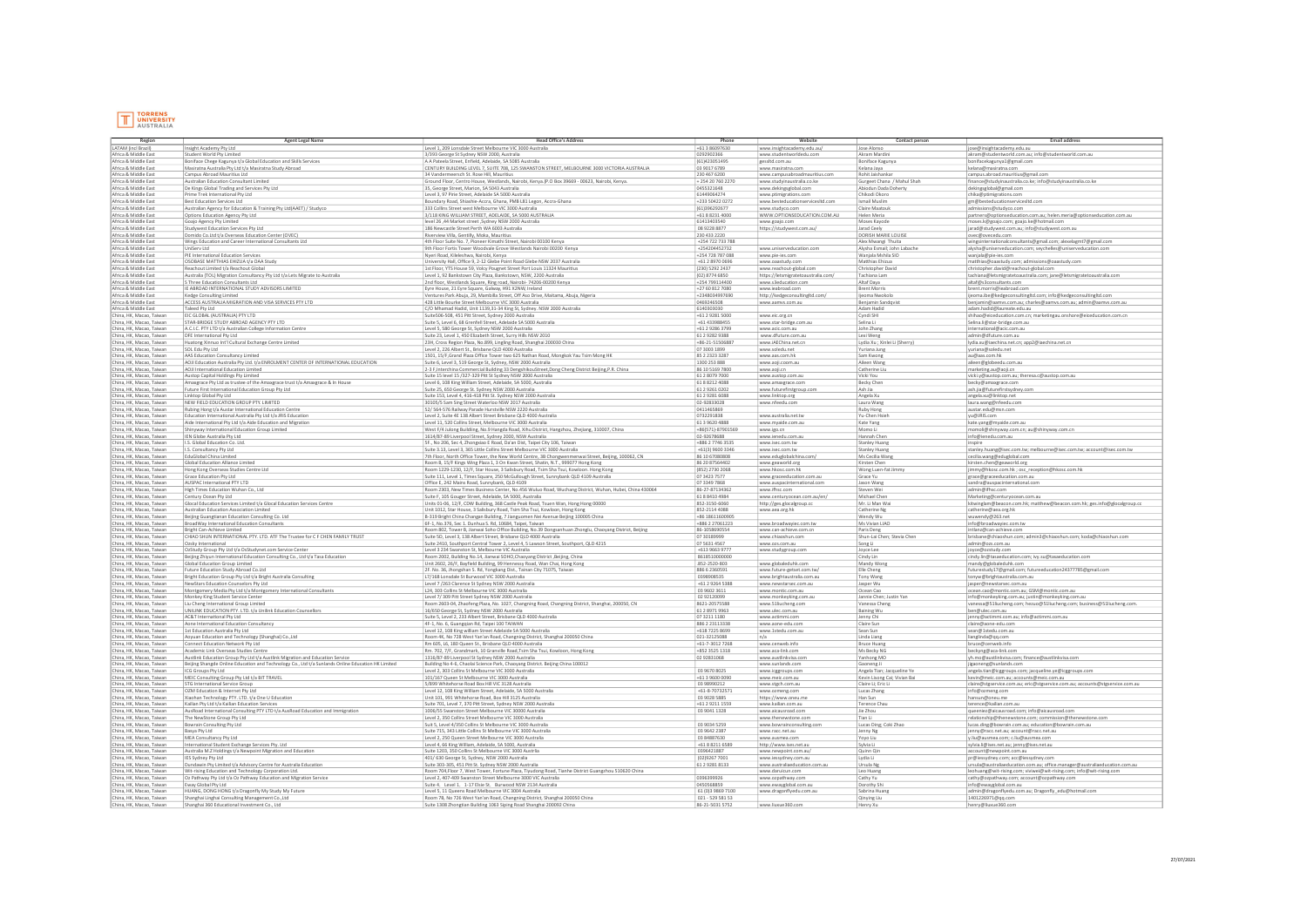| China, HK, Macao, Taiwar                  | NeWay Consulting Studio Pty Ltd                                                                                                            | 432 Bu<br>wood Road Hawthorn VIC 3122 Australi                                                                                                                                                                                            | (61)39815268                       | www.neway.com.au                                | Cindy Liu                                             | cindy.liu@neway.com.au; info@neway.com.au                                                                                |
|-------------------------------------------|--------------------------------------------------------------------------------------------------------------------------------------------|-------------------------------------------------------------------------------------------------------------------------------------------------------------------------------------------------------------------------------------------|------------------------------------|-------------------------------------------------|-------------------------------------------------------|--------------------------------------------------------------------------------------------------------------------------|
| China, HK, Macao, Taiwan                  | Aulin Group Pty Ltd t/a AC Overseas Student Centre                                                                                         | Suite 607/97-99 Bathurst Street Sydney NSW 2000 Australia                                                                                                                                                                                 | +61 2 8069 866                     | www.acosc.com.au                                | Ben Lin                                               | info@acosc.com.au; ben.l@acosc.com.au                                                                                    |
| China, HK, Macao, Taiwan                  | LT Education Pty Ltd                                                                                                                       | Suite 4535/ Level 45, 680 George St, Sydney NSW 2000 Australia                                                                                                                                                                            | 02 8311 9390                       | www.LTeducation.com.ar                          | Lydia Li                                              | Lydia.Li@LTeducation.com.au; Lt.general.info@gmail.com                                                                   |
| China, HK, Macao, Taiwan                  | Sunlands Online Education HK Limited                                                                                                       | Flat/ Rm 603, 06/F, Laws Commercial Plaza, 788 Cheung Sha Wan Road, Cheung Sha Wa, 100013 HK                                                                                                                                              | +86-15011044265                    | www.sunlands.com                                | Yiding Phoenix Xun                                    | xunyiding@sunlands.com                                                                                                   |
| China, HK, Macao, Taiwan                  |                                                                                                                                            |                                                                                                                                                                                                                                           | 0484 666 258                       |                                                 | Anna Yue                                              |                                                                                                                          |
|                                           | Youimmi Study Group Pty Ltd<br>SACE College Vietnam Joint Stock Company t/a SACE College Vietnam                                           | 34 Wealth Street Runcorn QLD 4113 Australia                                                                                                                                                                                               |                                    |                                                 |                                                       | anna@youimmi.com.au                                                                                                      |
| China, HK, Macao, Taiwan                  |                                                                                                                                            | B17 Kim Lien, Luong Dinh Cua Street, Kim Lien Ward Dong Da District, Ha Noi 700000 Vietnam                                                                                                                                                | +84 904802303                      | www.sace.edu.vn                                 | Pham Thi Cuc Ha                                       | ha@sace.edu.vn                                                                                                           |
| China, HK, Macao, Taiwan                  | Australia Academy International Pty Ltd t/a National Institute of Education and Technology                                                 | 8 Clunies Ross Court, Eight Mile Plains, Hobart, TAS 4113 Australia                                                                                                                                                                       | +61 7 3117 177                     | www.nietgroup.com.au                            | Troy Yue                                              | troy.yue@niet.edu.au                                                                                                     |
| China, HK, Macao, Taiwan                  | ACME Education Council CO., LTD.                                                                                                           | SF NO.148 SEC.2 JINSHAN S. RD DA'AN DIST Taipei 10642 Taiwar                                                                                                                                                                              | +886-2-2393-6115                   | https://www.profinchina.com/                    | Hsi-Chiung Chou                                       | chousir2020@gmail.com; acmedoris@gmail.com                                                                               |
| China, HK, Macao, Taiwan                  | AU Edu Express Pty Ltd                                                                                                                     | Suite 1408, 530 Little Collins St, Melbourne, VIC, 3000 Australia                                                                                                                                                                         | 03-96209864                        | www.aueduexpress.com.au                         | Jason Sun                                             | jason.sun@aueduexpress.com.au                                                                                            |
| China, HK, Macao, Taiwar                  | Pathsolutions Australian Migration and Education Pty Ltd                                                                                   | 201-202 / 258 Little Bourke Street Melbourne VIC 3000 Australia                                                                                                                                                                           | (61)401868176                      | www.amcmigration.com.au                         | Annie Xu                                              | annie.xu@amcmel.com.au                                                                                                   |
| China, HK, Macao, Taiwar                  | Ausmotive Group Pty Ltd                                                                                                                    | 111/451 Pitt St, Haymarket, NSW, 2000 Australia                                                                                                                                                                                           | (61)292815912                      | https://aoqi.com.au/                            | Jacqueline Huang; Dora Dong                           | Jacqueline.Huang@aoqiedu.com; Backoffice@aoqiedu.com                                                                     |
| China, HK, Macao, Taiwan                  | New Oriental Vision Overseas Consulting Australia Pty Ltd                                                                                  | Suite 603, Level 6, 280Pitt Street Sydney NSW 2000 Australia                                                                                                                                                                              | 02-85419083                        | www.liuxue.xdf.cn                               | Lux Xijia Liu                                         | novo-anz@xdf.cn; liuxijia3@xdf.cn                                                                                        |
| China, HK, Macao, Taiwan                  | Leaders Migration & Education PTY LTD                                                                                                      | Level 9, 144 North Terrace Adelaide SA 5000 Australia                                                                                                                                                                                     | 08 70 77 28 66                     | www.auleaders.com.au                            | Max Liu                                               | max@auleaders.com                                                                                                        |
| China, HK, Macao, Taiwan                  | AMET Education Pty Ltd                                                                                                                     | Office 6A, 12 Zamia St, Sunnybank, QLD 4109 Australia                                                                                                                                                                                     | 07 3423 7688                       | www.amet.com.au                                 | <b>Brenton Roberts</b>                                | partners@amet.com.au ; education@amet.com.au                                                                             |
| China, HK, Macao, Taiwan                  | Study Central Pty Ltd t/a Study Central                                                                                                    |                                                                                                                                                                                                                                           | +61 2 8065 608!                    |                                                 |                                                       |                                                                                                                          |
| China, HK, Macao, Taiwan                  |                                                                                                                                            | 501/250 Pitt St, Sydney NSW Australia 2000 Australia<br>Level 19, 180 Lonsdale St, Melbourne VIC 3000 Australia                                                                                                                           | +61 3 9623 2262                    | www.studycentral.com.au                         | Cassandra Yu                                          | cassandra@studycentral.com.au                                                                                            |
|                                           | Sun & Ren Investments Pty Ltd t/a International Student Education Group                                                                    |                                                                                                                                                                                                                                           |                                    | www.hwa-an.com.com                              | Chen SUN; Kevin Sun                                   | info@iseg.com.au; info@hwa-an.com                                                                                        |
| China, HK, Macao, Taiwan                  | Open Pathway Group Pty Ltd t/a Open Homestay                                                                                               | Unit 58, 223 Calam Road Sunnybank Hill QLD 4109 Australia                                                                                                                                                                                 | 0428 588 688                       | www.openpathway.org                             | Paul Su                                               | info@openpathway.org; paul.x.su@hotmail.com                                                                              |
| China, HK, Macao, Taiwar                  | Hays Migration Pty Ltd                                                                                                                     | Level2, 89 King William Street, ADELAIDE SA 5000 AUSTRALIA                                                                                                                                                                                | $+61870711583$                     | https://haysmigration.com                       | Maggie Li (Acc: Henry Sur                             | maggie.li@haysmigration.com (ACC: henry.sun@haystaxation.com.au)                                                         |
| Europe & CIS                              | Come in Australia PTY. LTD. t/a Study Bird                                                                                                 | 9/281-287 Sussex Street, Sydney 2000 NSW Australia                                                                                                                                                                                        | +61 4159 84647                     | www.comeinaustralia.com.au                      | Gaetan Graziano                                       | gaetan@studybird.com.au                                                                                                  |
| Europe & CIS                              | Australia Study Pty Ltd t/a Australia Study Educational Services                                                                           | 402 / 114-120 Castlereagh St. Sydney NSW 2000 Australia                                                                                                                                                                                   | 0404 265 014                       | www.australiastudy.net.au                       | Wojtek Wawrzynski                                     | wojtek@australiastudy.net.au                                                                                             |
| urope & CIS                               | Blueberry College & Universitet AB                                                                                                         | Grev Turegatan 35, 114 38 STOCKHOLM, Sweden                                                                                                                                                                                               | 46 8 442 6760                      | www.blueberry.nu                                | Eva Axelsson Engstrom                                 | eva@blueberry.nu                                                                                                         |
| rope & CIS                                | CSE Australia Pty Limited                                                                                                                  | 604 A / 32 York St. Sydney, NSW, 2000 Australia                                                                                                                                                                                           | +61 (0) 2 9299 5882                | http://www.cseaustralia.com/                    | Rita Szucs                                            | office@cseau.com.au                                                                                                      |
| urope & CIS                               | ARNAUD INTERNATIONAL CONSULTING PTY LTD t/a Boomerang (Australia) Studies and Tours Promotions                                             | Suite 205, Level 2, 80 William St, East Sydney NSW 2011 Australia                                                                                                                                                                         | 61 2 9 2 6 4 9 6 3 3               | www.boomerangaustralia.com                      | France Arnaud                                         |                                                                                                                          |
|                                           | GO STUDY AUSTRALIA PTY. LTD. t/a GO MIGRATION AUSTRALIA                                                                                    |                                                                                                                                                                                                                                           | 61 2 9 2 8 3 0 4 8 0               |                                                 | Simon Costair                                         | study@boomerangaustralia.com; sydney@boomerangaustralia.com                                                              |
| rope & CIS                                |                                                                                                                                            | Level 2, 72 Mary Street, Surry Hills NSW 2010 Australia                                                                                                                                                                                   |                                    | www.gostudy.com.au                              |                                                       | simon.costain@gostudy.com.au; schools@gostudy.com.au                                                                     |
| rope & CIS                                | HELLO AUSSIE STUDENT SERVICES PTY. LTD.                                                                                                    | Level 9, 470 Collins Street, Melbourne VIC 3000 Australia                                                                                                                                                                                 | 1 300 935 375                      | www.helllo-aussie.com.au                        | Ciprian Stefan Stinean                                | stefan@hello-aussie.com.au                                                                                               |
| urope & CIS                               | Hub Education Pty Ltd                                                                                                                      | Suite 602 L6 99Bathurst St Sydney NSW 2000 Australia                                                                                                                                                                                      | (61)422839578                      | www.hubedu.com.au                               | Sarah Chen                                            | info@hubedu.com.au; sarah@hubedu.com.au                                                                                  |
| rope & CIS                                | EduPlanet AB                                                                                                                               | Syssiomansgatan 35A, 752 23 Uppsala, Sweden                                                                                                                                                                                               | +46 18 55 10 20                    | www.eduplanet.se                                | Henrik Boivie                                         | henrik@eduplanet.se ; jonas@eduplanet.se                                                                                 |
| rope & CIS                                | QUEST AUSTRALIA PTY LTD t/a Bridgemarks Education Solutions                                                                                | Suite 6, Level 1, 58 Pitt St Sydney NSW 2000 Australia                                                                                                                                                                                    | 0420 230 718                       | www.bridgemarks.com                             | Alex Markovsk                                         | alex@bridgemarks.com; admin@bridgemarks.com                                                                              |
| rope & CIS                                | SI-Study International AB                                                                                                                  | Storgatan 25, 41124 Göteborg Sweder                                                                                                                                                                                                       | 46 3 113 8085                      | www.studin.se                                   | Jan Norlin                                            | info@studin.se                                                                                                           |
| rope & CIS                                |                                                                                                                                            | Suite 6, level 1, 377-383 Sussex Street, Sydney, NSW 2000 Australia                                                                                                                                                                       | 02 89576132                        | www.studygate.com.au                            | Jiri Mrkvanek                                         |                                                                                                                          |
| rope & CIS                                | Studygate Australia Pty Ltd<br>Students International Group Pty Ltd                                                                        | Suite 406, 251 Oxford Street, Sydney, 2022, NSW, Australia                                                                                                                                                                                | +74959561576                       | www.studinter.com                               | Dmitry Ivanov                                         | jmrkvanek@studygate.com.au; info@studygate.com.au<br> oceania@studinter.ru                                               |
| rope & CIS                                | Silvia Spoerl t/a Australien-Ausbildung                                                                                                    | Suite 222, 52 Currumbin Creek Road, Currumbin Waters, QLD 4223 Australia                                                                                                                                                                  | +61 7 3458 2001                    |                                                 | Silvia Spoerl                                         | redlands@australien-ausbildung.com                                                                                       |
|                                           |                                                                                                                                            |                                                                                                                                                                                                                                           |                                    | www.aa-education.com                            |                                                       |                                                                                                                          |
| rope & CIS                                | Alfa Agency S.R.O                                                                                                                          | Nam Svobody 12, 60200 Brno, Jihomoravsky Kraj, Czech Republi                                                                                                                                                                              | +420 777 778 990                   | studium.alfaagency.cz                           | Ales Barta                                            | ales.barta@alfaagency.cz                                                                                                 |
| rope & CIS                                | Globancy Pty Ltd                                                                                                                           | Suite 14, Level 15, Rialto Tower, 327 Pitt St. Sydney NSW 2000 Australia                                                                                                                                                                  | 61 2 8095 0535                     | www.globancy.com                                | Miguel Mudbidr                                        | info@globancy.com                                                                                                        |
| rope & CIS                                | Growpro Experience Pty Ltd                                                                                                                 | Level 2, 11 York Street Sydney 2000 NSW Australia.                                                                                                                                                                                        | 61 (0) 497 072 204                 | www.growproexperience.com                       | Goiko Peiro-Caman                                     | goiko@growproaustralia.com; sylwia@growproexperience.com                                                                 |
| rope & CIS                                | <b>Burnett Global Education Limited</b>                                                                                                    | Beech House, Main Road, Scamblesby, Louth, Lincs. England. LN11 9XH United Kingdom                                                                                                                                                        | 0044 (0)7794 848939                | www.burnettglobaleducation.com                  | Marcus Burnett                                        | marcus@burnettglobaleducation.com                                                                                        |
| rope & CIS                                | Mozaik Play Pty Ltd                                                                                                                        | Unit 1, 40 Pacific Street Bronte, Sydney NSW 2024 Australia                                                                                                                                                                               | +61 452 551 271                    | https://www.mozaik-play.com/                    | Gabriel Provide                                       | gabriel@mozaikplay.com; barbara.zsupos@mozaikplay.com                                                                    |
| rope & CIS                                | MULTIPATH EXPERT S.R.L                                                                                                                     | CALEA SERBAN VODA, NO 232, BLOCK 1, ENTRANCE 1, FLOOR 6, APARTMENT 23, 040216 ROMANIA                                                                                                                                                     | +4.0728.908.318                    | www.multipath.expert                            | <b>BODOGA FLORIN</b>                                  | florin@multipath.expert                                                                                                  |
| rope & CIS                                | Lets Go Planet                                                                                                                             | Level 3, 55 Pyrmont Bridge Road, Pyrmont, NSW, 2009 Australia                                                                                                                                                                             | +61 420 561 900                    | www.letsgoplanet.com                            | ommaso Castell                                        | tommaso@letsgoplanet.com; info@letsgoplanet.com                                                                          |
| rope & CIS                                | Sydney International Students Consulting Pty Ltd t/a Australiaonline - Education & Immigration Consultancy                                 | Suite 301, 39 Liverpool St. Sydney NSW 2000 Australia                                                                                                                                                                                     | $+6129003046$                      |                                                 | Michal Sestak                                         |                                                                                                                          |
|                                           |                                                                                                                                            |                                                                                                                                                                                                                                           |                                    | australiaonline.eu                              |                                                       | $\text{michal@australiaonline}. \text{agency; michal@australiaonline}. \text{eu}$                                        |
| rope & CIS                                | Atlas Private Educational Services                                                                                                         | 1441 SOK, N2 K2 D7 Alsancak Izmir, Turkey                                                                                                                                                                                                 | +90 232 441 97 55                  | www.atlasedu.com                                | Sinem Bayraktuta                                      | sinem@atlasedu.com                                                                                                       |
| rope & CIS                                | Berghs School of Communication AB                                                                                                          | Sveavägen 34, Box 1380, 111 93 Stockholm Sweder                                                                                                                                                                                           | +46 858755000                      | www.berghs.com                                  | Marco Otolan                                          | marco.ortolani@berghs.se                                                                                                 |
| rope & CIS                                | <b>Bridge Agency Overseas Education</b>                                                                                                    | UL Dobra 56/66, 00-312 Warszawa, Poland                                                                                                                                                                                                   | +48 (22) 829 22 96                 | www.bridgeagency.pl                             | Beata Kossek                                          | beata@bridgeagency.com.au                                                                                                |
| rope & CIS                                | Work and Study International S. R. O (Private Limited Liability Company)                                                                   | Kvacany 124, 032 03 Liptovska Sielnica, Slovakia                                                                                                                                                                                          | 00 421 948 956 159                 | www.wsint.sk                                    | Andrea Chlebikova                                     | andrea@wsint.sk                                                                                                          |
| rope & CIS                                | GEORGE GOLD ARANYI & KRISZTINA SZABLYAS t/a Dream Service Internationa                                                                     | 24 Montego Court, Mermaid Waters, 4218 QLD, Australia                                                                                                                                                                                     | +61 0424 127 314                   | www.dreamservice.com.au                         | Christine Szablyas                                    | christine@dreamservice.com.au                                                                                            |
| rope & CIS                                | Beocraft DOO t/a Future Option                                                                                                             | Makedonska 30/D8, 11000 Belgrade, Serbia                                                                                                                                                                                                  | +381 11 3340 474                   | www.futureoption.net                            | Elena Simic                                           | elena@futureoption.net                                                                                                   |
| rope & CIS                                | IQ Consultancy Ltd                                                                                                                         | Zhukovskogo str. 3. St.Petersburg 191014 Russia                                                                                                                                                                                           | +78124071414                       | www.ioconsultancy.ru                            | Anna Voznesenskava                                    | info@iqconsultancy.ru                                                                                                    |
| rope & CIS                                | Orbis Consulting International                                                                                                             | A4 H1 N6, Marko Bocari St Tirana 1019 Albania                                                                                                                                                                                             | +35569280450                       |                                                 | Fin Sadriu; Lika Shala                                |                                                                                                                          |
|                                           |                                                                                                                                            |                                                                                                                                                                                                                                           |                                    | www.orbisconsultint.con                         |                                                       | fin@orbisconsultint.com; lika@orbisconsultint.com                                                                        |
| rope & CIS                                | CONTOURLAMN t/a Contour-LAMN Education & Travel Co.                                                                                        | Kulman 16 Minsk 220100 Belarus                                                                                                                                                                                                            | (+375 17) 3505523                  | www.contour-lamn.com                            | Lyudmila Ponomarev                                    | edu@contour-lamn.com                                                                                                     |
| rope & CIS                                | Australian Migration Office                                                                                                                | Bul. Jane Sandanski 26/2-4, Skopje, 1000, Macedonia                                                                                                                                                                                       | +389 2 2403411                     | www.amo.com.mk                                  | Dejan Trajkovski                                      | amo@amo.com.mk                                                                                                           |
| rope & CIS                                | Study Destination Pty Ltd                                                                                                                  | Level 1, 29 Sutherland Street Melbourne 3000 Australia                                                                                                                                                                                    | 61 3 9939 1711                     | www.studydestination.com.au                     | Julie Bierry                                          | julie@studydestination.com.au; accounts@studydestination.com.au                                                          |
| rope & CIS                                | Centro Studi Fiera t/a Centro Studi Fiera - Study Australia                                                                                | Centro Studi Fiera Via Rembrandt 2, 20148 Milan Italy                                                                                                                                                                                     | 393737453522                       | www.studyaustralia.it                           | Martina Colletta                                      | martina@centrostudifiera.it; info@studyaustralia.it                                                                      |
| rope & CIS                                | Tatana Kvapilova t/a ACIC                                                                                                                  | Chladkova 105/9, Prague, Czech, 10800, Czech Republic                                                                                                                                                                                     | +420607988679                      |                                                 | Tatana Kvapilova                                      | kvapil@acic.cz                                                                                                           |
|                                           |                                                                                                                                            |                                                                                                                                                                                                                                           |                                    |                                                 |                                                       |                                                                                                                          |
|                                           |                                                                                                                                            |                                                                                                                                                                                                                                           |                                    | www.acic.cz                                     |                                                       |                                                                                                                          |
| rope & CIS                                | REAL Yurtdisi Egitim Danismanligi Sema Yazıcı t/a REAL International Education                                                             | Barbaros Bulvarı Eski Yıldız Cd. No36 K:1 Beşiktaş İstanbul, 34353 Turkey                                                                                                                                                                 | +90 (212) 2365793                  | www.realegitim.com                              | Sema Yazici                                           | sema@realegitim.com                                                                                                      |
| rope & CIS                                | Education Consultants Oceania S.L t/a A+ Capec Spair                                                                                       | Calle Costanilla de los Desamparados, 10 28014 Madrid, Spair                                                                                                                                                                              | +34 91 173 38 73                   | www.studycapec.com/er                           | Laura Del Valle                                       |                                                                                                                          |
| rope & CIS                                | ITEC, LLC                                                                                                                                  | Str. Tverskaya, 22a, bld.3, Moscow 125009 Russia                                                                                                                                                                                          | 8495 152 2915                      | www.itecgroup.ru                                | Nina Koltashova                                       | australia@studycapec.com; accounts-aus@studycapec.com<br>koltashova@itec.com.ru                                          |
| urope & CIS                               | G8M8 Great Mate Pty Ltd                                                                                                                    | Suite 401, Level 4, Fayworth House, 379-383 Pitt Street, Sydney NSW 2000, Australia                                                                                                                                                       | +61 (02) 9212 7200                 | www.g8m8.com                                    | Andrea Reimers                                        | andrea.reimers@g8m8.com                                                                                                  |
| rope & CIS                                | Study Options Limited                                                                                                                      | 83 Alma Road, Clifton, Bristol, BS8 2DP United Kingdon                                                                                                                                                                                    | 44 117 911 5610                    | www.studyoptions.cor                            | Stefan Watt                                           | stefan@studyoptions.com                                                                                                  |
| urope & CIS                               | Akademiks Egitim Danismanlik Ticaret Limited Sirketi                                                                                       | Mete Cad. No: 10 Yeni Apt. K: 2 D: 7 34437 Taksim / İSTANBUL TURKEY                                                                                                                                                                       | 00902122499489                     | www.academix.com.tr                             | Engin Cosar                                           | engin@academix.com.tr; s.atmaca@academix.com.tr                                                                          |
| Europe & CIS                              | Alexandr Yadarinkin                                                                                                                        | Mashavera Dmanisi 1711 Georgia                                                                                                                                                                                                            | +61416583330                       |                                                 | Alex Yadarinkin                                       |                                                                                                                          |
| Europe & CIS                              | BOĞAZİÇİ EĞİTİM HİZMETLERİ TURİZM ORG. TİC. LTD. CO.                                                                                       |                                                                                                                                                                                                                                           | 00 90 212 327 66 34                | https://aymigration.com/<br>www.bogaziciedu.com | Yeseren Okutkan                                       | migrationay@gmail.com                                                                                                    |
| Europe & CIS                              | Australian Standard Pty Ltd t/a Australian Standard Educatio                                                                               | Cihannüma Mah Eskiyıldız Cad 36/2 Pk: 34353 Besiktas, Istanbul, Turkey<br>Suite 207, 284 Victoria Avenue Chatswood, Sydney NSW 2067 AUSTRALIA                                                                                             | +61 41 273 1646                    | www.eduau.com.au                                | Andrey Arkhipov                                       | ybaslargil@bogaziciedu.com<br>info@eduau.com.au                                                                          |
|                                           |                                                                                                                                            |                                                                                                                                                                                                                                           |                                    |                                                 |                                                       |                                                                                                                          |
| SE NE Asia & Pacifica -HOS                | Avenue to Success Company Limited t/a Avenue to Success Co., TLD                                                                           | 156/9 Dang Van Ngu Street, Phu Nhuan District, Ho Chi Minh City, Vietnam                                                                                                                                                                  | +84 28 39 3 3 3 2 6 6              | www.ats.org.vn                                  | James Pham                                            | james.pham@ats.org.vn                                                                                                    |
| SE NE Asia & Pacifica -HOS                | GLOBAL CONNECT EDUCATE AND SERVICE CO, LTD. t/a G CONNECT CO., LTD                                                                         | 6B Tu Xuong St., Ward 7, District 3, Ho Chi Minh City Vietnan                                                                                                                                                                             | +84 28 7107 8899                   | www.gconnect.edu.vr                             | Thanh Nguyen                                          | thanh.nguyen@gconnect.edu.vn                                                                                             |
| SE NE Asia & Pacifica -HOS                | S.E.T Services for Education Consultancy and Training Co., Ltd t/a S.E.T Co., Ltd                                                          | No. 115 Dang Dung St. Tan Dinh Ward, District 1, Ho Chi Minh City, Vietnam                                                                                                                                                                | +84 28484433                       | www.set-edu.com                                 | Nguyen Vu Dan Ha                                      | vananh.nguyen@set-edu.com, info@set-edu.com; hoa.tran@set-edu.com                                                        |
|                                           | China, HK, Macao, Taiwan - HOS   Guangzhou Peixin Education Information Consulting Co Ltd t/a Enlighten Education Group                    | Room 1701, 17/F, Tower A, China Shine Plaza, No.9, Linhexi Road, Guangzhou 510620. P.R China                                                                                                                                              | +86 189 0306 6364                  | www.eltstudy.con                                | Elena Chen                                            | hm.eu@eltstudy.com                                                                                                       |
|                                           | China, HK, Macao, Taiwan - HOS Loyal Education Company Limited                                                                             | Alameda Dr. Carlos d'Assumpção, Edf. Centro Hotline, 8º Andar-D, Macau                                                                                                                                                                    | +853 2855 5608                     | www.loyaledu.con                                | Wing Kai Chong; Ryan Chong                            | ryan@loyaledu.com; info@loyaledu.com                                                                                     |
|                                           | China, HK, Macao, Taiwan - HOS   Beijing CedarWood Consulting Co, Ltd                                                                      | Room 1403, Building 11, TianLunBeiLi, CaiHuYing, FengTai District, Beijing, P.R.China                                                                                                                                                     | +86 10 5629 1631                   | www.gheac.com                                   | Mr Ben SHUOQI                                         | admin@comego.com                                                                                                         |
|                                           | China, HK, Macao, Taiwan - HOS   Brilliant Education Consulting Co., Ltd                                                                   | A-27 G, International Metro Center, No.3 Shilipu Jia, Chaoyang District, Beijing, China                                                                                                                                                   | 86-(0) 10 65586779                 |                                                 | Gao Liya                                              | liya lhe@163.com                                                                                                         |
|                                           | China, HK, Macao, Taiwan - HOS AAedu International Ltd. t/a A&A International Education                                                    |                                                                                                                                                                                                                                           | 86 21 6327 8066                    | www.aaoz.cn                                     |                                                       |                                                                                                                          |
|                                           |                                                                                                                                            |                                                                                                                                                                                                                                           | +86 0851-8555-5718                 | www.Starcrestedu.com                            | Lindsay Zhang                                         | lindsay.zhang@aa-intl.com; aa-commission@aa-intl.com                                                                     |
| Africa & Middle East - HOS                | China, HK, Macao, Taiwan - HOS   Yunnan Starcrest Education Information & Consulting Company Limited<br>Absolut Hospitality                | Suite 1406 Tian An Centre, 338 Nan Jing Road (West), Shanghai, P.R China 200003<br>Room 1702 East Tower Shuncheng Building No. 11 West Dongfeng Road Kunming Yunnan 650032 China<br>Résidence Marrakchia 3 apt B3 Marrakech 40000 Morocco | +212 661676264                     | www.absolut-hospitality.com                     | Arthur Yang; Carlly Tang<br>Ghizlaine Lahrabli        | arthur.yang@starcrest.cn; ke.tang@starcrest.cn<br>glahrabli@gmail.com                                                    |
| Indian Subcontine                         | AUS STUDIES Pvt LTD (Aus Studies Consultants Pty Ltd)                                                                                      | 32 Merrick Crescent, Glen Waverley, Victoria 3150 Australia                                                                                                                                                                               | +61 430 656 67                     | www.ausstudies.com.au                           |                                                       | mohan@ausstudies.com.au                                                                                                  |
|                                           |                                                                                                                                            |                                                                                                                                                                                                                                           |                                    |                                                 | Mohan Dhungana                                        |                                                                                                                          |
| Indian Subcontinen                        | Oceania Consultants Pty Ltd t/a Oceania Education and Visa Services                                                                        | Suite 304, Fayworth House 379-383 Pitt Street, Sydney 2000, Australia                                                                                                                                                                     | $+61 - 2 - 82837465$               | www.oevs.com.au                                 | Mahesh Singh                                          | mahesh@oevs.com.au; admissions@oevs.com.au                                                                               |
| Indian Subcontiner                        | Australia Education Victoria Pty Ltd ATF The trustee for AECC UNIT TRUST t/a AECC Global Network                                           | Ground Floor/20 Queen St, Melbourne VIC 3000 Australia                                                                                                                                                                                    | (03) 9614 5900                     | www.aeccglobal.com.au/                          | Meenakshi Bali                                        | bali.meenakshi@aeccglobal.com; clientrelations@aeccglobal.com                                                            |
| Indian Subcontinen                        | Discover Matrix Pty Ltd                                                                                                                    | Suite 6, Level 5, 118-125 Queen Street, Melbourne VIC 3000 Australia                                                                                                                                                                      | 0061 401014628                     | www.discovermatrix.cor                          | Kumkum Baisoya; Gautam chhokar                        | ommissions@discovermatrix.com.au; admissions3@discovermatrix.com                                                         |
| Indian Subcontinen                        | The Trustee for GRACE INTERNATIONAL GROUP 1/a GRACE INTERNATIONAL GROUP SYDNEY                                                             | Suite 302C, Level 3, 282 Collins Street, Melbourne, VIC 3000 Australia                                                                                                                                                                    | +61 3 9662 9020                    | www.graceintlgroup.com                          | Ram Chandra Poudel                                    | rc@graceintlgroup.com // accounts@graceintlgroup.com; finance@graceintlgroup.com                                         |
| Indian Subcontinent                       | Expert Group Holdings Pty Ltd t/a Expert Education & Visa Services (EEVS)                                                                  |                                                                                                                                                                                                                                           | 61 2 9 2 6 9 0 0 7 0               | experteducation.com.au                          | Megha Amatya                                          | marketing@experteducation.com.au; info@experteducation.com.au                                                            |
| Indian Subcontinen                        | Sonya International Education Centre Pty Ltd                                                                                               | Level 6, 263 Clarence Street, Sydney, New South Wales, 2000, Australia<br>Level 5, 155 Queen Street, Melbourne, VIC 3000 Australia                                                                                                        | (61)396700071                      | www.siecindia.com                               | Parminder Sall                                        | parminder@siecindia.com                                                                                                  |
| Indian Subcontinen                        | ASIA PACIFIC EDUCATION CONSULTANTS PTY LTD t/a Asia Pacific Group                                                                          | River View Building, Suite 3, Level 10, 276 Flinders Street, Melbourne, VIC 3000 Australia                                                                                                                                                | +61 3 9650 056                     | www.apecaustralia.com.au                        | Vikas Sharma                                          | vikas@apecaustralia.com.au                                                                                               |
| Indian Subcontiner                        |                                                                                                                                            | Suite 410, Level 4, 368 Sussex Street Sydney Australia NSW 2000 Australia                                                                                                                                                                 | +61 02 9744 3383                   | www.kangarooedu.com.au                          | Mahesh Babu Timalsin                                  |                                                                                                                          |
| Indian Subcontinen                        | Kangaroo Group of Companies Pty Ltd t/a Kangaroo Education Foundation Education & Visa Services (KEF)<br>Kangaroo Education Global Pty Ltd |                                                                                                                                                                                                                                           | (61)450587625                      | www.kangarooglobal.com.au                       |                                                       | mahesh@kangarooedu.com                                                                                                   |
| Indian Subcontiner                        |                                                                                                                                            | Suite 2, Level 1, 14 Railway Parade Burwood NSW 2134 Australia<br>9/32 York Street, Sydney, NSW 2000 Australia                                                                                                                            | 0280844656                         |                                                 | Tajveed Alam                                          | tajveed@kangarooglobal.com.au; accounts@kangarooglobal.com.au                                                            |
|                                           | KIEC Global Pty Ltd t/a KIEC Global                                                                                                        |                                                                                                                                                                                                                                           |                                    | www.kiecglobal.com.au                           | Rajendra Rijal                                        | rajendra@kiec.edu.np                                                                                                     |
| Indian Subcontinent                       | York International Educational Consultancy Private Limited                                                                                 | Dillibazar height (Near by Batule Ghar Dillibazar - 29, Kathmandu, Nepal                                                                                                                                                                  | 977-1-4212227                      | www.yiec.edu.np                                 | Mahendra Maharjar                                     | yiec@vianet.com.np                                                                                                       |
| Indian Subcontinen                        | Edwise International LLP                                                                                                                   | Jer Mahal, Ground floor, Dhobi Talao Junction, Opp. Metro Cinema, Mumbai - 400002 India                                                                                                                                                   | 91 22 4081 3333                    | www.edwiseinternational.com                     | Ajay Assan Sukhwani/Sushil Assan Sukhwani             | ajay@edwiseinternational.com; sushil@edwiseinternational.com                                                             |
| Indian Subcontinen                        | Global Reach Education Services Private Limited                                                                                            | Unit 7W, The Millennium Building, 235/2A, AIC Bose Road, Kolkata-700020, West Bengal, India                                                                                                                                               | +91 98310 87050                    | www.globalreach.in                              | Ravi Lochan Singh; Amit Shankar                       |                                                                                                                          |
| Indian Subcontinen                        | Global Reach (Aus) Pty Ltd                                                                                                                 | 93, Wigram Street Harris Park, Parramatta NSW 2150 Australia                                                                                                                                                                              | 61 406 743 476                     | www.globalreach.in                              | Ravi Lochan Singh; Amit Shankar                       | ravi@globalreachonline.com; hrassist@globalreachonline.com<br>ravi@globalreachonline.com; hrassist@globalreachonline.com |
| Indian Subcontinen                        | 4Nations Group Pty Ltd t/a 4Nations International                                                                                          | Suite 31, Level 17, 329 Pitt Street, Sydney, NSW 2000, Australi                                                                                                                                                                           | 02 9267 3660                       | www.4nations.com.au                             | Komal Pathak                                          | komal.pathak@4nations.com.au                                                                                             |
| Indian Subcontine                         | Planet Education Australia Pty Ltd                                                                                                         | 60 Station Street, Level 15, Deloitte Building, Parramatta NSW 2150 Australia                                                                                                                                                             | 0403 880 824                       | planeteducation.info                            |                                                       | application@planeteducation.info; gagan@planeteducation.info                                                             |
| Indian Subcontiner                        | Unicampus Education Network Private Limited                                                                                                | Putalisadak, Lalupate marg, Kathmandu, Nepa                                                                                                                                                                                               | +977 1 442375                      | www.unicampus.edu.np                            | Gagandeep Singh<br>Bigyan Shrestha; Santoshi Shrestha |                                                                                                                          |
|                                           |                                                                                                                                            |                                                                                                                                                                                                                                           |                                    |                                                 |                                                       | ishwori.dangol@myunicampus.com; santoshi.shrestha@myunicampus.com                                                        |
| Indian Subcontinen<br>Indian Subcontinen  | The Chopras GLOBAL Holdings PTE Limited                                                                                                    | 19 Tanglin Road,#11-03 Tanglin Shopping Centre Singapore 247909                                                                                                                                                                           | +91 9811432228                     | www.thechopras.com                              | Natasha Chopra                                        | director@thechoprasglobal.com                                                                                            |
|                                           | JEEWA AUSTRALIAN EDUCATIONAL CENTRE PTY LTD                                                                                                | LEVEL 01, 474, ARTHUR V DIAS MAWATHA, PANADURA, SRI LANKA                                                                                                                                                                                 | 94 11 288 9232                     |                                                 | Kolitha Fernando                                      | jaec@sltnet.lk; jeewa.australia@gmail.com                                                                                |
| Indian Subcontinen                        | PAC Asia Eduserve LLP / mapmystudy.com                                                                                                     | Plot No-2, 3rd Floor, Sector C, Nelson Mandela Road, Vasant Kunj, New Delhi - 110070                                                                                                                                                      | +91 11 45758000                    | www.pacasia.org                                 | Pushpinder Bhatia                                     | pbhatia@pacasia.org                                                                                                      |
| Indian Subcontinen                        | Professional Visa and Education Services Pty Ltd                                                                                           | 83 York Street, Level 7/ Suite 702, Sydney 2000 Australia                                                                                                                                                                                 | +61 412 347 111                    | www.provisa.com.ar                              | Nishant Sharma                                        | nishant@provisa.com.au                                                                                                   |
| Indian Subcontinen                        | SCHOLAR HUB PTY LTD                                                                                                                        |                                                                                                                                                                                                                                           | 02 9279 2775                       | WWW.SCHOLARHUB.COM.AU                           | UPASANA UMESHCHANDRA RAI                              | INFO@SCHOLARHUB.COM.AU                                                                                                   |
| Indian Subcontinen                        | OZ Consultancy Services Pty. Ltd.                                                                                                          | Suite 5, Level 8, 50 Clarence Street Sydney NSW 2000 Australia<br>Suite 604, 530 Little Collins Street, Melbourne VIC 3000, AUSTRALIA                                                                                                     | (03) 9329 9392                     | www.ozconsultancy.com                           | Rivaz Jindan                                          | riyaz.jindani@ozconsultancy.com; admin@ozconsultancy.com                                                                 |
| Indian Subcontinen                        | STUDYNET PTY LTD                                                                                                                           | Suite 102, Level 1 233, Castlereagh Street, Sydney, NSW, 2000 Australia                                                                                                                                                                   | 61 2 8964 8826                     | www.studynet.com.au/                            | Evannie Wahid                                         | enquiry@studynet.com.au                                                                                                  |
| Indian Subcontine                         |                                                                                                                                            | Level 1 & 2, 288-290 Collins Street, Melbourne, Victoria 3000, Australia                                                                                                                                                                  | (03) 9602 3435                     |                                                 | Dharmendrakumar Pate                                  | mel@aussizz.co                                                                                                           |
|                                           | Aussizz Migration & Education Consultants Pty Ltd                                                                                          |                                                                                                                                                                                                                                           | 0385601260                         | https://www.aussizzgroup.com/                   |                                                       |                                                                                                                          |
| Indian Subcontinen<br>Indian Subcontinen  | STUDY PATH INTERNATIONAL PTY LTD                                                                                                           | Level 4, 415 Bourke Street, Melbourne, VIC 3000 Australia                                                                                                                                                                                 |                                    | www.studypath.com.au                            | Vishali Karnat<br>Mihir Sheth                         | SHELLY@STUDYPATH.COM.AU                                                                                                  |
|                                           | Sheth Corp Pty Ltd ATF The Trustee for MKS Family Trust t/a Echoes Global Education                                                        | Level - 2/420, Collins St, Melbourne VIC3000 Australia                                                                                                                                                                                    | 0431 681 879                       | www.echoesglobaleducation.com                   |                                                       | mihir@echoesglobaleducation.com                                                                                          |
| Indian Subcontinent                       | Zista Education Services LLP                                                                                                               | 806-B, Empire Mahal, 1st Floor, Khodadad Circle, Dadar East, Mumbai 400014, Maharashtra, India                                                                                                                                            | +91-22-61064660                    | www.zistaeducation.com                          | Amit Abuia                                            | amit.a@zistaeducation.com                                                                                                |
| Indian Subcontinent                       | BAJWA Consultants Pty Ltd ATF The Trustee for Lyallpur Family Trust t/a BAJWA Immigration Consultants                                      | Level 5, 125 Swanston Street, Melbourne, VIC, 3000 Australia                                                                                                                                                                              | 0390770507                         | www.bajwaimmigration.com                        | Juihar Baiwa                                          | admissions@bajwaimmigration.com                                                                                          |
| Indian Subcontinent<br>Indian Subcontinen | Danfe International Pty Ltd t/a Danfe Consulting<br>The Stallion Internationa                                                              | Suite 3, Level 2, 85 Queen St. Melbourne 3000 Australia<br>First Floor Office 1 A, Shazco House, Just above Meezan Bank Karachi Sindh 75300 Pakistan                                                                                      | 0396023237<br>(021) 3498 0144 - 45 | www.danfe.com.au<br>http://thestallionint.com   | Santosh Karna<br>Muhammad Waqas Hashn                 | santosh@danfeinternational.com<br>waqas.hashmi@thestallionint.cor                                                        |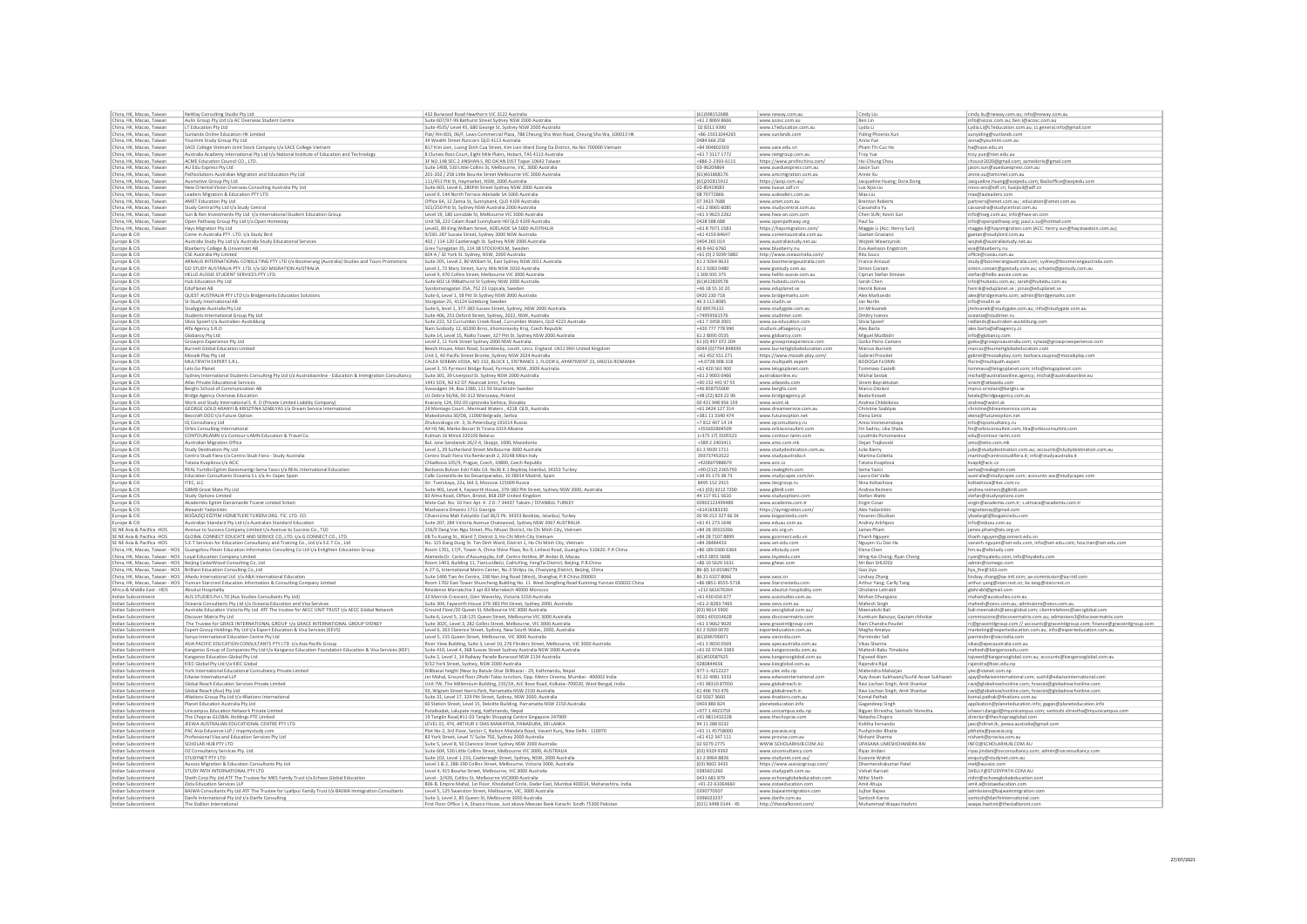|                                                   | Vantage Consultants Pty Ltd                                                                                           | 52 Greenbank Drive, Blacktown NSW 2148 Australia                                                                                                                                     | +61 422 247 117                | www.@vantageconsultants.com.au                                                        | Megha Amatya                                   | info@vantageconsultants.com.au                                                             |
|---------------------------------------------------|-----------------------------------------------------------------------------------------------------------------------|--------------------------------------------------------------------------------------------------------------------------------------------------------------------------------------|--------------------------------|---------------------------------------------------------------------------------------|------------------------------------------------|--------------------------------------------------------------------------------------------|
| LATAM (incl Brazil)                               | Egitimal Overseas Education Services Trade Limited Company                                                            | Tunus 65/6 Kavaklidere Cankaya Ankara 06680 Turkey                                                                                                                                   | 0090 (312) 426-31-33           | https://www.egitimal.com/                                                             | Burhan Pinarbaşı                               | burhan@egitimal.com ; ankara@egitimal.com                                                  |
| Indian Subcontinen                                | Bradford Education Consultancy (P) Ltd                                                                                | Suite 6/1-7 Albion Place, Sydney, NSW 2000, Australia                                                                                                                                | +977-1-4780172                 | www.bradford.edu.np                                                                   | Pawan Bista                                    | pawan@bradford.edu.np                                                                      |
| Indian Subcontinent                               | NEW EDGE CONSULTANCY PTY LTD t/a NEW EDGE CONSULTANCY SERVICES                                                        | Suite 4, Level 8, Town Hall, 99, York Street, Sydney NSW 2000 Australia                                                                                                              | 02 91 88 5050                  | www.newedgecs.com                                                                     | Ravinder Etikala                               | info@newedgecs.com; ekta@newedgecs.com                                                     |
| Indian Subcontinent                               | International Education and Careers Consultants Pty Ltd t/a Hawks Immigration                                         | 425 North East Road HILLCREST SA 5086 AUSTRALIA                                                                                                                                      | 61 8 70 73 1960                | hawksimmigration.com.au                                                               | Robin Karwal                                   | rk@hawksimmigration.com.au                                                                 |
| Indian Subcontinen                                | PFEC Education And Migration Consultants Pty Ltd t/a PFEC Global                                                      | Level 12, 50 Queen Street, Melbourne, Victoria 3000 Australia                                                                                                                        | +61 3 9620 1773                | www.pfecglobal.com.au                                                                 | Manjula Ratnayake; Md Shahidul Islam           | shahid@pfecglobal.com.au;manjula@pfecglobal.com.au; bandhu@pfecglobal.com.au               |
| Indian Subcontinent                               | Education Planet Global Pty Ltd t/a E-Planet International                                                            | 16/872 Beaufort Street, Inglewood WA 6052 Australia                                                                                                                                  | +61 8 62708105                 | www.eplanet.edu.np                                                                    | Nayan Moha Lal Lamichhane                      | lamichhane.nayan@eplanet.edu.np                                                            |
| Indian Subcontiner                                | Gaurav Chaudhry t/a Eduplane                                                                                          | B-I, 387, Kailash Cinema Road, Opp. Dr. Dhir's Clinic, Civil Lines, Ludhiana- 141001 India                                                                                           | +91 9779587888                 | www.eduplanet.co.in                                                                   | Gaurav Chaudrhry                               | eduplanet.gc@gmail.com                                                                     |
| Indian Subcontinent                               | Smart Study Australia Pty Ltd                                                                                         | Suite 502, Lvl 5, 155 Castlereagh St, Sydney NSW 2000 Australi                                                                                                                       | (02)80218988                   | www.smartstudyaustralia.com.au                                                        | Sushil Shrestha                                | sushil@smartstudyaustralia.com.au; info@smartstudyaustralia.com.au                         |
| Indian Subcontiner                                | Professional Education Consultancy Pvt. Ltd.                                                                          | Level 7, Suite 702, 250 Pitt Street, Sydney NSW Australia 2000                                                                                                                       | 02 9283 1907                   | www.pecaustralia.com.au                                                               | Lok Subedi                                     | contact@pecaustralia.com.au                                                                |
| Indian Subcontinen                                | The trustee for Wagley Family Trust t/a Boomerang International Educational Services                                  | Level 5 22 Grenfell Street, Adelaide, SA 5000, Australia                                                                                                                             | 61 434 532 062                 | www.studysouthaustralia.com.au                                                        | Ash Wagley                                     | aashish@boomerangedu.com                                                                   |
| Indian Subcontinent                               | International Migration & Education Services (IMES) Pty Ltd                                                           | Suite 1 534-536 Princes Highway Rockdale New South Wales 2216 Australia                                                                                                              | 61 2 8033 8203                 | www.imesaustralia.com.au                                                              | Soyab Ahmed                                    | director@imesaustralia.com.au                                                              |
| Indian Subcontinent                               | Hope Career Consultants Pty Ltd t/a HCC Global                                                                        | Level 3, 135 Pirie Street, Adelaide, SA 5000 Australia                                                                                                                               | 08 8359 3399                   | www.hccglobal.com.au                                                                  | Jasdeep Singh Dhindsa                          | admin@hopecareer.net                                                                       |
| Indian Subcontinent                               | Cosmos Consultancy Pty Ltd t/a Cosmos Consultancy                                                                     | Level 5, 276 Flinders Street, Melbourne, VIC 3000, Australia                                                                                                                         | +61 3 9912 6478                | www.cosmosconsultancy.com.au                                                          | Chandrahans Khandawala                         | info@cosmosconsultancy.com.au                                                              |
| Indian Subcontinent                               | MEGAMIND CONSULTANTS PVT LTD                                                                                          | 14, FIRST FLOOR, SOUTH EXTENSION -I NEW DELHI - 110049 INDIA                                                                                                                         | 91-11-46013777                 | WWW.MEGAMINDONLINE.COM                                                                | <b>GANESH KEJRIWAL</b>                         | app@megamindonline.com; aus1@megamindonline.com                                            |
| Indian Subcontinen                                | Can-Able Immigration Consultants                                                                                      | 1st Floor, Pink Plaza, Gulati Chowk,Ludhiana, PB, INDIA. 14100.                                                                                                                      | $+91 - 161 - 504965$           | www.can-able.com                                                                      | Khilandeep Singh                               | khilandeep@can-able.com                                                                    |
| Indian Subcontinent                               | GRADUATE COACH PTY LTD                                                                                                | Unit 13/33 Black Wood Street, North Melbourne, VIC 3000 Australia                                                                                                                    | 0434 845 068                   | https://graduatecoach.com.au                                                          | MARK HEALY                                     | mhealy@markdeanhealy.com.au                                                                |
| Indian Subcontinen                                | JAGDEEP SINGH t/a IEC Consultants                                                                                     | SCO-16-17 Second Floor, Sector Road, Chandigarh, Chandigarh, India 160009                                                                                                            | 91 172 4611405                 | www.iecindia.net                                                                      | Neha Sareen ; Jagdeep Singh                    | neha.inphase@outlook.com; info@iecindia.net                                                |
| Indian Subcontinen                                | Nepcoms Services Pty Ltd                                                                                              | Suite 402, Level 4, 276 Pitt Street. Sydney, NSW 2000 Australia                                                                                                                      | 02 9267 0006                   | www.nepcoms.com                                                                       | RAM K. SHRESTHA                                | NEPCOMS@GMAIL.COM                                                                          |
| Indian Subcontinent                               | Viv's International Education Centre Pty Ltd                                                                          | 257, Timor Street, Warrnambool, Victoria 3280, Australia                                                                                                                             | 91-11-40515555                 | www.vieceducation.com                                                                 | Vinod Malhotra                                 | vinod.malhotra@vieceducation.com                                                           |
| Indian Subcontinent                               | Auscan Consultants Ltd                                                                                                | Sco-11, Sector-17E, Above Tejees near Neelam Theatre, Chandigarh (160017), India                                                                                                     | 91 172 500 2055                | www.auscanimmigration.com                                                             | Sunil K. Jaggi                                 | marketing@auscanimmigration.com                                                            |
| Indian Subcontinent                               | Navkar Trading Pty Ltd ATF The trustee for Navkar Family Trust t/a IAEC EDUCATION                                     | Level 9, 267 Collins Street, Melbourne, VIC 3000 Australia                                                                                                                           | +61 3 9670 1140                | www.iaec.com.au                                                                       | Seema Shah; Bina Shah; Jitesh Chheda           | seema@iaec.com.au; bina@iaec.com.au; jitesh@iaec.com.au                                    |
| Indian Subcontinent                               | BRIGHT VISION AUSTRALIA PTY LTD t/a VICPAK Consultancy Services                                                       | Level 1, 530 Little Collins Street Melbourne 3000 Australia                                                                                                                          | 0399097056                     | www.vicpakconsultant.com                                                              | Aamir Farooq                                   | marketing@vicpakconsultant.com; Rafique@vicpakconsultant.com                               |
| Indian Subcontinen                                | MR Md Abu Shahadat Sarkar t/a HBD Services                                                                            | 127, Level 8, 267-277, Castlereagh St, Sydney, 2000                                                                                                                                  | (02) 97408612                  | www.hbdservices.com/                                                                  | Md Abu Shahdat Sarka                           | helal@hbdservices.com; info@hbdservices.com                                                |
| Indian Subcontinen                                | Apollo International Pty Ltd                                                                                          | Level 16, Suite 1602, 87-95 Liverpool Street, Sydney NSW 2000 Australia                                                                                                              | 02 7922 3848                   | www.apollointl.com.au                                                                 | Hasan Abdul Gofrar                             | hasan@apollointl.com.au                                                                    |
| Indian Subcontinent                               | Trivedi Overseas Education Services                                                                                   | lalandhar Branch, Opp. GNDU College, Ladowali Road, Jalandhar City, Punjab, India.                                                                                                   | +91-981520170                  | www.trivedioverseas.com                                                               | Sukant Nain Trivedi                            | ceo@trivedioverseas.com                                                                    |
| Indian Subcontinen                                | ABC Education and Migration Brisbane Pty Limited t/a ABC Global Education Consultancy                                 | Suite-2, Level-4, 117 Queen Street, Brisbane CBD 4000 QLD Australia                                                                                                                  | +61-7 3195 023:                | www.abcglobalstudy.com.au                                                             | Aviman Shingh Basne                            | aviman@abcglobalstudy.com.au; brisbane@abcglobalstudy.com.au                               |
| Indian Subcontinen<br>Indian Subcontinent         | lacemark International<br>The Next Education Consultancy Private Limited                                              | 102, D-Block, Arihant Towers, Vivek Vihar Delhi 110095 India<br>Dillibazar-1245, Putalisadak, Kathmandu, Nepal                                                                       | 9999914033<br>+977 1 4427241   | www.thenext.edu.np                                                                    | Pritika Bansal<br>Saroj Acharya                | pritikabansal@gmail.com; placemarkinternational@gmail.com                                  |
|                                                   |                                                                                                                       |                                                                                                                                                                                      | 00919819900666                 |                                                                                       |                                                | international.relation@thenext.edu.np                                                      |
| Indian Subcontinent<br>Indian Subcontinen         | Imperial School & Study Centre Pvt. Ltd. t/a Imperial Overseas Education Consultants<br>Right and Associates Pty. Ltd | 302/303, 3rd Floor, Dheeraj Heritage, SV Road, Santacruz West, Milan Mall Signal, Maharashtra, 400054 India<br>Suite 12, Level 1, 301 Castlereagh Street, Sydney, NSW 2000 Australia | +61 2 9281 1464                | www.imperial-overseas.com<br>www.rassociates.com.au                                   | Harkiran Sawhney<br>Bal Chandra Bhattarai      | kiran@imperial-overseas.com<br>admissions@rassociate.com.au                                |
| Indian Subcontinent                               | Adventus Education (Private) Limited                                                                                  | Level 1, 142 Bauddhaloka Mawatha Colombo 00400, Sri Lanka                                                                                                                            | +61 418 315 767                | www.adventus.io                                                                       | Stephen Connelly                               | stephenconnelly@adventus.io; chris.price@adventuseducation.com                             |
| Indian Subcontinen                                | Interface Global Ply Limited                                                                                          | Interface Global Pty Ltd, PO BOX 7171 Leura NSW 2780 Australia                                                                                                                       | (61)29262909                   | http://interface.education                                                            | Louanne Hancoc                                 | louanne.hancock@interface.email; jacob@interface.email;                                    |
| Indian Subcontinent                               | Study Square Australia Pty. Ltd                                                                                       | 6 English Pl, Kew VIC 3101 Australia                                                                                                                                                 | 61433994515                    | www.studysquare.co                                                                    | Saurabh Baid                                   | Saurabh.Baid@studysquare.co; finance@studysquare.co                                        |
| Indian Subcontiner                                | EduCare International Limite                                                                                          | 2ND FLOOR AMAL PLAZA LINKS ROAD NAIROBI 00100 KENYA                                                                                                                                  | 254704552198                   | www.educare-international.co                                                          | Siham Omar; Omar Mojame                        | liz@educare.co.ke; siham@educare.co.ke; omar@educare.co.ke                                 |
| Indian Subcontinent                               | Trans Globe Melbourne PTY LTD                                                                                         | Suite 101/672 Glenferrie Road Hawthorn VIC 3122 Australia                                                                                                                            | +61 3 7036 3336                | https://transglobeaustralia.com.au                                                    | Riddhi Ravin Parekh                            | r.parekh@transglobe-edu.com                                                                |
| Indian Subcontinent                               | PFL Group International Limited                                                                                       | Suite 9, Ansuya Estate, Revolution Avenue, Victoria Seychelles                                                                                                                       | +92 (0) 51 848509              | www.preparationforlife.com                                                            | Asad Ali                                       | relations@preparationforlife.com                                                           |
| Indian Subcontinent                               | International Opportunities Australia Pty. Ltd.                                                                       | 49 Berckelman Circuit, South Guildford WA 6055, Australia.                                                                                                                           | +61 410 121 484                | www.ioaustralia.com                                                                   | Joseph Kiarie Ngachu                           | joseph@ioaustralia.com; admissions@ioaustralia.com                                         |
| Indian Subcontinent                               | Green Healthcare (Pvt) Ltd t/a GHC Global Educatio                                                                    | 704, Negombo Road, 11010 Sri Lanka                                                                                                                                                   | 0094-114326500                 | www.ghcedu.lk                                                                         | Ayomi De Silva; Minnell Vanderpoorten          | ayomi@iihsciences.edu.lk; minnell@ghcedu.lk; info@ghcedu.lk                                |
| Indian Subcontinen                                | Envision Overseas Education Consultants LLP                                                                           | 405-06, 4th Floor, Veer Santaji Lane, Off Ganapatrao Kadam Marg, Lower Parel(West), Mumbai 400013 India                                                                              | $+91 - 22 - 41793333$          | www.envisionoverseas.in                                                               | Priti Sukhwan                                  | pritis@envisionoverseas.in                                                                 |
| LATAM (incl Brazil                                | Australian Centre Viagens e Turismo Ltda (Australian Centre (Brazil)                                                  | Rua Guararapes 622 - Brooklin Novo - São Paulo, Brazil                                                                                                                               | 55 11 38546566                 | www.australiancentre.com                                                              | Daniella Fabe                                  | dani@australiancentre.com.b                                                                |
| LATAM (incl Brazil                                | Blue Consultants Group Pty Ltd t/a Blue Studies International                                                         | 9 / 470 Collins Street Melbourne VIC 3000 Australia                                                                                                                                  | 61 1300 767 88:                | www.bluestudies.com.au                                                                | Andrea Palacios                                | andreap@bluestudies.com.au                                                                 |
| LATAM (incl Brazil                                | Estudien Australia Pty Ltd                                                                                            | Suite 606, Level 6, 22 Market St, Sydney NSW 2000, Australia                                                                                                                         | 61 2 8084 7247                 | www.estudienaustralia.con                                                             | Carlos Useche                                  | carlosuseche@estudienaustralia.con                                                         |
| LATAM (incl Brazi                                 | Hello Australia Pty Ltd                                                                                               | Suite 5, Level 4, 141 Queen St, Brisbane, QLD 4000 Australia                                                                                                                         | 07 3036-7180                   | www.hellostudy.com                                                                    | Jose de Andrade                                | agency@helloaustralia.com.br                                                               |
| <b>LATAM</b> (incl Brazil                         | Information Planet Pty Ltd                                                                                            | Level 3, 484 Kent St - Sydney 2000-NSW                                                                                                                                               | 61 2 9 2 8 3 6 1 6 1           | www.informationplanet.com.au                                                          | Larissa Demarch                                | contactus@informationplanet.com.au; offshore.partners@informationplanet.com.au             |
| <b>LATAM</b> (incl Brazil                         | Melanie MacFarlane & Associates Pty Ltd t/a Veta Education Consultancy                                                | Suite 102, 22 Market, Sydney, NSW 2000 Australia                                                                                                                                     | +61 2 9299 1458                | http://digital-id.co/tests/veta/                                                      | Miguel Vesga                                   | admissions@australiaveta.com.au                                                            |
| <b>LATAM (incl Brazil)</b>                        | Education and Migration Services Australia Pty Ltd                                                                    | Southport Central Tower 1, Suite 1706, 56 Scarborough St. QLD 4215 Australia                                                                                                         | 61755917178                    | www.emsaus.com                                                                        | Carlos Santiago Moreno                         | education@emsaus.com                                                                       |
| LATAM (incl Brazil                                | WEST 1 Student Services Pty Ltd t/a West 1                                                                            | 803/307 Pitt St, Sydney NSW 2000 Australia                                                                                                                                           | +61 (02) 9261 502              | www.west1.com.au                                                                      | Carin Berwalldt                                | carin@west1.com.au                                                                         |
| LATAM (incl Brazil)                               | Grasshopper International / Global Institutions S.A.A.                                                                | Carrera 42 # 5 Sur - 141 Ed. OFI 7 - Oficina 301, Medellin 050021, Colombia                                                                                                          | 574 312 5353                   | www.gi.com.co                                                                         | Veronica Bustamante                            | admissions@gi.com.co                                                                       |
| LATAM (incl Brazi                                 | MSSV Auscol Education Consultants Pty Ltd t/a Grasshopper International Education Consultant                          | Suite 901, Level 9 474 Flinders Street Melbourne, Victoria 3000 Australi                                                                                                             | 61 3 9 649 70 70               | www.gi.com.co                                                                         | Mariana Alzate Osorio                          | analista1@gi.com.co; melbourne@gi.com.co                                                   |
| LATAM (incl Brazil                                | Educonnecting Pty Ltd                                                                                                 | Suite 302, Level 3, 249 Pitt Street, Sydney, NSW, 2000 Australia                                                                                                                     | 0420 267 888                   | www.educonnecting.com                                                                 | Natalia Velasquez; Jorge Gomez                 | nvelasquez@educonnecting.com; jorge@educonnecting.com                                      |
| LATAM (incl Brazi                                 | STB PACIFIC PTY LTD                                                                                                   | Level 6, 225 Clarence St. Sydney NSW 2000, Australia                                                                                                                                 | 61 2 9 2 9 3 1 2 3             | www.stb.com.br                                                                        | Daniela Odin                                   | daniodin@stbpacific.com.au                                                                 |
|                                                   |                                                                                                                       |                                                                                                                                                                                      |                                |                                                                                       |                                                |                                                                                            |
| LATAM (incl Brazi                                 | Link House PTY LTD                                                                                                    | 202/127 York St, Sydney NSW 2000 Australia                                                                                                                                           | +61 02 92 830 775              | www.linkhousegroup.net                                                                | Juliana Jaramillo; Claudia Tobor               | juliana@linkhouse.com.au; claudia@linkhouse.com.au                                         |
| <b>LATAM</b> (incl Brazil                         | Trip Study Pty Ltd                                                                                                    | Level 5 Suite 510, 321 Pitt Street NSW 2000 Australia                                                                                                                                | 02 9267 9017                   | www.tripstudy.com.br                                                                  | Fernanda Miyashiro                             | fernanda@tripstudy.com.br                                                                  |
| <b>LATAM</b> (incl Brazil                         |                                                                                                                       | 3/384 Oxford Street, 2022 Bondi Junction, NSW Australia                                                                                                                              | 61 451 334 212                 | www.australianway.es                                                                  | Alberto Cuervo                                 | alberto@australianway.es                                                                   |
| LATAM (incl Brazil)                               | Australian Way Education Pty Ltd<br>Travel Education Consultants Australia S.A.S t/a TEDUCAUSTRALIA SAS               | Carrera 19 # 82- 33 Of 702 - Bogota- Colombia                                                                                                                                        | 57 311 854 1720                | www.teducagroup.com                                                                   | Ricardo Medina                                 | rmedina@teducagroup.com                                                                    |
| LATAM (incl Brazil)                               | Australian Option Education Pty Ltd                                                                                   | Suite 604 343 Little Collins St, Melbourne VIC 3000 Australia                                                                                                                        | +573-017878892                 | www.australianoption.com                                                              | Andres Rivera                                  | aocentral@australianoption.com                                                             |
| LATAM (incl Brazi                                 | Phoenix Study & Travel Pty Ltd t/a World Study Australia                                                              | SUITE 8 LEVEL 13 / 327-329 PITT STREET, SYDNEY 2000 Australis                                                                                                                        | 1300 859 441                   | www.worldstudy.com.br                                                                 | <b>Thiago Soares</b>                           | tsoares@worldstudy.com.au                                                                  |
| LATAM (incl Brazil                                | WS Network Agenciamento De Viagens Estudantis S/A t/a World Study                                                     | Rua Ébano Pereira, 60, Sala 807 Centro - CEP: 80410-240 Curitiba Brazil                                                                                                              | +55 (21) 3553-2022             | https://www.worldstudy.com.br/                                                        | Juliana Brum ; Vitor Pereira                   | jbrum@worldstudy.com.br; hesupport@worldstudy.com.br                                       |
| LATAM (incl Brazi                                 | M. RIBEIRO t/a UP STUDY INTERCAMBIO INTELIGENTE                                                                       | Rua Vergueiro, 2253 sala 1418 Vila Mariana - São Paulo Brazil                                                                                                                        | 11 - 35690203                  | www.upstudy.com.br                                                                    | Marina Ribeiro                                 | marina@upstudy.com.br                                                                      |
| LATAM (incl Brazil                                | SPIIBLE PTY LTD                                                                                                       | Suite 1-2, Level 5 / 342 Flinders Street, Melbourne, 3000, Victoria, Australia                                                                                                       | (03) 9080 6672                 | www.Spiible.com                                                                       | Mauricio Segura; Gabriel Ruggi Neto            | mauricio@spiible.com; gabriel@spiible.com                                                  |
| <b>LATAM</b> (incl Brazil                         | IAE Study in Australia Pty Ltd                                                                                        | Suite 38, 7th Floor, 269 Wickham Street, Fortitude Valley, QLD 4006, Australia                                                                                                       | +61 7 3852-5511                | www.studyinaustralia.com.au/                                                          | <b>Riborg Anderser</b>                         | riborg@studyinaustralia.com.au                                                             |
| <b>LATAM (incl Brazil</b>                         | Euroeducate Inc.                                                                                                      | 2400 Kettner Blvd Ste 247 San Diego CA92101 USA                                                                                                                                      | (1)6194540995                  | www.euroeducate.com                                                                   | Felix BAS                                      | felix@euroeducate.com                                                                      |
| LATAM (incl Brazil                                | Aussie Learning Pty Ltd t/a Nextperience                                                                              | Level 7, 131 Queen Street, Melbourne, VIC, Australia, 3000                                                                                                                           | 0425 340 961                   | www.nextperience.com.au                                                               | Pablo Cortes                                   | marketing@nextperience.com.ar                                                              |
| <b>LATAM</b> (incl Brazil                         | Services Links Pty Ltd t/a Migrate                                                                                    | 150 Adelaide St, CBD, Brisbane 4000, Australia                                                                                                                                       | 61 45 228 9507                 | www.migrate-au.com                                                                    | Oscar Betancourt                               | info5@migrate-au.com                                                                       |
| LATAM (incl Brazi<br>LATAM (incl Brazi            | AUSCAL PTY LTD t/a Cross Australia Education and Migration<br>tudyUp Australia Pty Ltd                                | 240 Queen St, Brisbane City QLD 4000 Australia<br>Suite 312/235 Queen Street Melbourne VIC 3000 Australia                                                                            | +61 7 3229 760<br>0431598582   | www.crossaustralia.com.au<br>www.studyupau.com.au                                     | Juan Jose Cros<br>Sandra Suazo                 | jcross@crossaustralia.com.au<br>ceo@studyupau.com.au                                       |
| <b>LATAM</b> (incl Brazil                         | EDEX EDUCATIONAL EXCELLENCE PTY LTD                                                                                   |                                                                                                                                                                                      | +61 490 033 264                | www.edex.com.co                                                                       | Ana Uribe                                      | australia@edex.com.co                                                                      |
| <b>LATAM</b> (incl Brazil                         | Rincon & Associates Pty Ltd                                                                                           | 2 Arnott Crescent Warriewood NSW 2102 Australia<br>Suite 405/448 St Kilda Road Melbourne VIC 3000 Australia                                                                          | +61 3 98671159                 | www.rcaustralia.com.au                                                                | Alexandra Corte                                | acortes.rca@rincon.com.au                                                                  |
|                                                   |                                                                                                                       | Suite 9, 2 Peel St, Adelaide SA 5000 Australia                                                                                                                                       | (08) 8410 6262                 |                                                                                       |                                                |                                                                                            |
| LATAM (incl Brazil)<br><b>LATAM</b> (incl Brazil  | Australian Migration & Education Solutions Pty Ltd<br>Carola Wober t/a CW International Education                     | J.F Segui 3967 Piso 6 A Caba Argentina 1425                                                                                                                                          | 54 11 4801 0867                | www.migrateoz.com<br>www.cwinternationaleducation.com                                 | Juan Tobella<br>Carola Wober                   | jtobella@migrateoz.com<br>info@cwinternationaleducation.com                                |
| <b>LATAM (incl Brazil</b>                         | Enjoy Australia Education Pty Ltd t/a Australia Brasil Education                                                      | Suite 706, Level 7/50, Clarence St. Sydney NSW 2000 Australia                                                                                                                        | 61 421 596 999                 | www.eniovaustralia.com.au                                                             | Luis Fernando Arruda de Carvalho               | luis@eniovaustralia.com.au                                                                 |
| LATAM (incl Brazi                                 | Good Day Oz Education Pty Ltd t/a Good Day Education                                                                  | Suite 403 Level 4, 191 Clarence St Sydney NSW 2000 Australia                                                                                                                         | 0285930146                     | www.goodddayoz.com                                                                    | Hugo Bezerra                                   | hugo@goodday.education                                                                     |
| LATAM (incl Brazil)                               | Honores, Estefa Milka t/a Migrant Educational & Employment Solutions                                                  | 103/95 Currie Street, Adelaide, South Australia, 5000 Australia                                                                                                                      | 61882443387                    | www.meesolutions.net                                                                  | E.M Honores                                    | milka.h@meesolutions.net                                                                   |
| LATAM (incl Brazi                                 | Will World Australia Pty Ltd t/a Will World Education                                                                 | Suite 803, 530 Little Collins St. Melbourne VIC 3000 Australia                                                                                                                       | 03 9500016                     | www.willworldeducation.com                                                            | Kelly Rodriguez                                | marketing@willworldeducation.com                                                           |
| LATAM (incl Brazi                                 | The Trustee for DIRECTION AUSTRALIA TRUST                                                                             | Suite 12H, level 3 325 Pitt Street Sydney New South Wales 2000 Australia                                                                                                             | +61 2 9261 2615                | www.directionaustralia.com                                                            | Carolina Munoz                                 | c.munoz@directionaustralia.com                                                             |
| <b>LATAM (incl Brazil</b>                         | The Trustee For CA Sydney Discretionary Trust t/a CA Sydney Pty Ltd                                                   | Suite 508, 250 Pitt St. Sydney NSW 2000 Australia                                                                                                                                    | 61 2 9090 2894                 | www.connectionaustralia.com                                                           | Ederson Gomes Bueno                            | ederson@connectionaustralia.com                                                            |
| <b>LATAM (incl Brazil</b>                         | S7 Study Australia Brasil Pty Ltd                                                                                     | 13/72 Dutton St Coolangatta QLD 4225 Australia                                                                                                                                       | +55 51 2108-7171               | https://s7intercambio.com.br/                                                         | Fernanda Lassala                               | fernanda@s7intercambio.com.br                                                              |
| <b>LATAM</b> (incl Brazil                         | Yeah Education Pty Ltd                                                                                                | Level 15. Corporate Centre One. Two Corporate Court, Bundall OLD 4217 Australia                                                                                                      | 61 433723362                   | www.yeaheducation.com.au                                                              | Juliana MADSEN                                 | enrol@yeaheducation.com.au; accounts@yeaheducation.com.au                                  |
| <b>LATAM (incl Brazil</b>                         | Mate Education Group Pty Ltd t/a Mate Education & Migration                                                           | Level 4/155 Queen Street, Brisbane QLD 4000 Australia                                                                                                                                | +61 423014006                  | www.mateeducation.com                                                                 | Julian Francisco Fonseca                       | iulian@mateeducation.com.au: brisbane@mateeducation.com                                    |
| LATAM (incl Brazil                                | LUCIANA VASCONCELOS LANG t/a Link Study                                                                               | Suite 1327, Level 13, 50 Cavill Avenue, Surfers Paradise Gold Coast QLD 4217 Australia                                                                                               | +61 420 310 551                | www.linkstudy.com.br                                                                  | Leticia Casimiro; Luciana Lang                 | sydney@linkstudy.com.au; luciana@linkstudy.com.br                                          |
| LATAM (incl Brazil)                               | C. I. OZI International Ltda                                                                                          | Calle 113 NO. 11 A 44, Bogota, Colombia COLOMBIA                                                                                                                                     | (57)16375227                   | ozinternational.com                                                                   | Edgar Diomedes VIVAS                           | director@ozinternational.com                                                               |
| LATAM (incl Brazi                                 | We Move Pty Ltd t/a We Move Experience                                                                                | 412/410 Elizabeth Street, 2010, Surry Hills, NSW Australia                                                                                                                           | 610424253767                   | wemoveexperience.com                                                                  | Matilde Corti                                  | hello@wemoveexperience.com                                                                 |
| LATAM (incl Brazil<br><b>LATAM (incl Brazi</b>    | ISAZA LOPEZ, PATRICIA t/a Australian International Student Office                                                     | Level 2/ 420 Collins Street Melbourne Vic 3000 Australia                                                                                                                             | +61 3 9484555                  | www.aisoffice.com                                                                     | Patricia Isaza<br>David Conti                  | patricia.isaza@aisoffice.com; info@aisoffice.com                                           |
| <b>LATAM (incl Brazil</b>                         | MASTERMIND EDUCATION PTY LTD t/a Homeworld International Education                                                    | LEVEL 22, 69 ANN ST, AUSTRALIA OLD4000<br>22/127 Creek St. Brisbane OLD Australia                                                                                                    | 0412 728 857<br>0478 193 167   | WWW.HWEDUCATION.COM.AU                                                                |                                                | INFO@HWEDUCATION.COM.AU                                                                    |
| <b>LATAM</b> (incl Brazil                         | Welcome Students Pty Ltd<br>Journey Education Australia                                                               |                                                                                                                                                                                      | 61 434 075 434                 | www.study.welcomestudentsgroup.com.au Estefania Guerra<br>www.journeyeducation.com.br | Patricia Moraes                                | study@welcomestudentsgroup.com.au                                                          |
| <b>LATAM</b> (incl Brazil                         | My Ozstudy Pty Ltd                                                                                                    | Level 18/123 Eagle Street Brisbane, QLD, 4000, Australia<br>Suite 91, 515 Kent st. Sydney NSW, Australia 2000.                                                                       | 1800 316 521                   | www.mvozstudy.com.au                                                                  | Diego Carrizales Cruz                          | patricia@journeyeducation.com.br<br>diego@myozstudy.com.au                                 |
| LATAM (incl Brazi                                 | CT Global Limited                                                                                                     | 19 Movenpick Ambassador Samora Michael, Accra, Greater Accra, 00233, Ghana                                                                                                           | 23354203636                    | www.continentaltravelers.co.ul                                                        | MENA AKOA                                      | aus@continentaltravelers.co.uk                                                             |
| <b>LATAM</b> (incl Brazil                         | LAT GROUP AUSTRALIA PTY LTD                                                                                           | LEVEL 4, 45 ST GEORGES TERRACE PERTH WA 6000 AUSTRALIA                                                                                                                               | 0450077677                     | WWW.LATEDUCATION.COM.AU                                                               | HECTOR ALVARADO                                |                                                                                            |
|                                                   |                                                                                                                       |                                                                                                                                                                                      |                                |                                                                                       |                                                | halvarado@latmigration.com.au                                                              |
| LATAM (incl Brazil)<br>LATAM (incl Brazi          | STUDY FIRST GROUP PTY LTD t/a STUDY FIRST CANADA<br>AUssieYouTOO Pty Ltd                                              | Suite 407, 235 Queen St Melbourne VIC 3000 Australia<br>6/4 Firewheel place, Byron Bay, Australia NSW 2481 Australia                                                                 | +61 3 96403223<br>61431196642  | www.studyfirstaustralia.com<br>www.aussieyoutoo.com                                   | Karla Martinez Martinez<br>Natalia Guarin      | Karla.m@studyfirstaustralia.com; visas@studyfirstaustralia.com<br>natalia@aussieyoutoo.cor |
| LATAM (incl Brazil                                | EXTUDIA S.A.S.                                                                                                        | Calle 7 Sur # 42 - 70, Oficina 1709 Colombia                                                                                                                                         | $+57(4)444-7151$               | www.extudia.com                                                                       | Michelle Hicks                                 |                                                                                            |
| <b>LATAM (incl Brazi</b>                          |                                                                                                                       | 402 / 31 Market St, Sydney, NSW, 2000 Australia                                                                                                                                      | 0431766929                     | http://www.egali.com.br/pt                                                            | Carlos Ferreira                                | michelle@extudia.com.co<br>australia@egali.com                                             |
| <b>LATAM (incl Brazil)</b>                        | Egali Intercambio Pty Ltd<br>Prestige Education                                                                       | Misarska 5, Belgrade, 11000 Serbia                                                                                                                                                   | +381 11 24-024-58              | www.prestigeeducation.rs                                                              | Dragana Djordjevio                             | dragana@prestigeeducation.rs                                                               |
| <b>LATAM</b> (incl Brazil                         | Edutravel International Pty Ltd                                                                                       | Level 22, 120 spencer street. Melbourne CBD, VIC 3000 Australia                                                                                                                      | +613 9044 6391                 | www.edutravelgroup.com.au                                                             | Oscar Roa                                      | oscar.roa@edutravelgroup.com.au                                                            |
| <b>LATAM (incl Brazil)</b>                        | Latino Australia Education                                                                                            | Cra 100 # 16-321 A-45 Oficina 901 Ed Jardin Centro Cali, 76001 Colombia                                                                                                              | (+57 2) 5190906                | www.lae-edu.com                                                                       | Richard Byron                                  | camilo.gonzalez@latinoaustralia.com                                                        |
| <b>LATAM</b> (incl Brazil                         | Diogo Juca De Lima Oliveira t/a First Gate - Student Services                                                         | Suite 703/250 Pitt Street Sydney NSW 2000 Australia                                                                                                                                  | +61 415 766 456                | http://firstgateaustralia.com                                                         | Diogo Juca                                     | diogo@firstgateaus.com                                                                     |
| <b>LATAM</b> (incl Brazil                         | Urban Student Ptv Ltd.                                                                                                | 46 Denison Street Hamilton East, Newcastle NSW 2303 Australia                                                                                                                        | (61)407260995                  | www.urbanstudent.com                                                                  | John McCann                                    | john@urbanstudent.com; shane@urbanstudent.com                                              |
| LATAM (incl Brazil                                | Your Aussie Life Pty Ltd                                                                                              | Level 9, 124 Exhibition Street Melbourne VIC 3000 Australia                                                                                                                          | (61)432108677                  | www.youraussielife.co                                                                 | Fabricio Criado ; Maria Paula Barco            | fabricio@youraussielife.com; paula.barco@youraussielife.com                                |
| LATAM (incl Brazi                                 | Busca De Curso Pty Ltd                                                                                                | 7D, LEVEL 7, 102 Adelaide Street Brisbane QLD 4000 Australia                                                                                                                         | +61 7 3149 8616                | www.australianow.org                                                                  | Cauê Villamaina Silva                          | info@australianow.org                                                                      |
| LATAM (incl Brazil                                | SERVICIOS ACADEMICOS GLOBALES Y GENERALES S.A.S.                                                                      | Av, carrera 19 # 95-20 of 705 Torre Sigma BOGOTÁ D.C Colombia                                                                                                                        | +57 3003111113                 | www.kiosk.com.co                                                                      | Sergio Alfonso Gallego                         | sergio@kiosk.com.co                                                                        |
| <b>LATAM (incl Brazil)</b><br>LATAM (incl Brazil) | Agency for Cultural Exchange Australia Pty Ltd<br>Colombia International Incorporated S.A.S t/a Bright Colombia       | 19 Maesbury St Adelaide SA 5000 Australia<br>Cra 43 a# 1 Sur - 100 (804) Ed. Sudameris, MEDELLIN, ANTIOQUIA, COLOMBIA                                                                | 34492839446<br>+57 (4) 3520768 | www.ace-australia.com<br>www.brightcolombia.cor                                       | Juan Martin Sanguinett<br>Carolina Puerta Diez | info@ace-australia.com<br>carolinap@brightcolombia.com; info@brightcolombia.com            |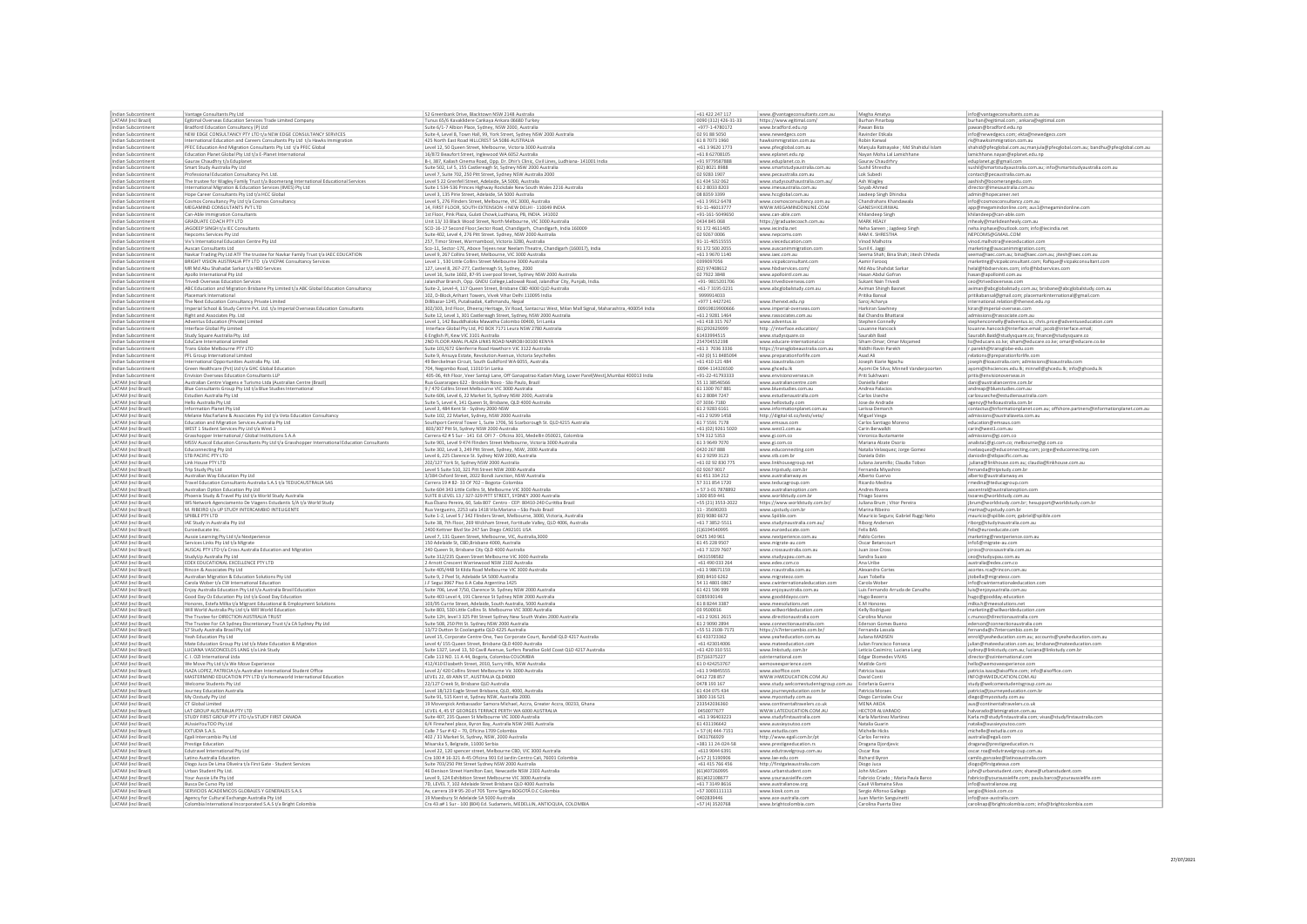| LATAM (incl Brazil                             |                                                                                                                                                                         |                                                                                                                                                                   | +61 0404612198                             |                                                       | Elena Kraev; Kathia Meza                       |                                                                                     |
|------------------------------------------------|-------------------------------------------------------------------------------------------------------------------------------------------------------------------------|-------------------------------------------------------------------------------------------------------------------------------------------------------------------|--------------------------------------------|-------------------------------------------------------|------------------------------------------------|-------------------------------------------------------------------------------------|
| <b>ATAM (incl Brazil</b>                       | Yes Education Australia Sydney Pty Ltd                                                                                                                                  | Suite 13.02B, Level 13 / 99 York Street Sydney NSW 2000 - Australia                                                                                               | +5731 4892 3950                            | www.yesmigrationaustralia.com.au                      | Johana Arias                                   | admin@yeseducationaustralia.com.au; kathia@yeseducationaustralia.com.au             |
|                                                | WS Estudios En El Exterior S.A.S t/a Winston Center S.A.S                                                                                                               | CR 81 # 37-17, Medellin, Antioquia, 050001 Colombia                                                                                                               |                                            | https://wsestudiosenelexterior.com/                   |                                                | admission@winstonsalem.com.co                                                       |
| ATAM (incl Brazil                              | Stunet Pty Ltd                                                                                                                                                          | Level 57 MLC Centre, 19 Martin Place NSW 2000 Australia                                                                                                           | (61)432148729                              | www.stunet.com.au                                     | Miguel Illidge                                 | director@stunet.com.au                                                              |
| LATAM (incl Brazil                             | STB Travel Shop Agencia de Viagens e Turismo LTDA                                                                                                                       | Avenida Brigadeiro Faria Lima, 1713 - 16th floor São Paulo 0141001 Brazil                                                                                         | 5511 30381500                              | www.stb.com.br                                        | José Carlos Hauer Santos Junior                | universidades@stb.com.br; cmadeira@stb.com.br                                       |
| LATAM (incl Brazil                             | Yes Study Australia ABC Pty Ltd                                                                                                                                         | Suite 10, Level 14/327 Pitt Street Sydney 2000 NSW Australia                                                                                                      | +61 405569917                              | www.yesstudyaustralia.com.au                          | Angelica Bastilla                              | angelica@yesstudyaustralia.com.au                                                   |
| LATAM (incl Brazil                             | Bravo Migration Pty Ltd                                                                                                                                                 | Level 3, Suite 302 / 31 Market Street Sydney NSW 2000 Australia                                                                                                   | (02) 9216 6600                             | www.bravomigration.com.au                             | Ana Carolina Fagaraz                           | anacarolina@bravomigration.com.au                                                   |
| ATAM (incl Brazil                              | EDUCATION AND MIGRATION PTY LTD t/a EDUCATION & MIGRATION GROUP                                                                                                         | Suite 119, 757 Bourke Street Docklands VIC 3008 Australia                                                                                                         | 03 9016 3022                               | www.emgroup.co                                        | Julio Quintero                                 | jquintero@emgroup.co                                                                |
| LATAM (incl Brazil                             | Paola Andrea Cortes Ibarra t/a Hello Edu Consultant:                                                                                                                    | 135/539 St Kilda Road Melbourne VIC 3004 Australia                                                                                                                | 0426 210 008                               | www.helloedu.com.au                                   | Paola Andrea Cortes Ibarr                      | info@helloedu.com.au                                                                |
| ATAM (incl Brazil                              | GROW STUDY PTY LTD                                                                                                                                                      | 7/575 BOURKE ST MELBOURNE VIC 3000 Australia                                                                                                                      | $+6142670880$                              | www.growstudyau.com                                   | JOJHAN BENA                                    | studentadviser@growstudyau.com                                                      |
| ATAM (incl Brazil                              | International Students Advisor Australia Pty Ltd                                                                                                                        | Level 18, 324 Queen Street Brisbane QLD 4000 Australia                                                                                                            | +61 452 594 362                            | www.isaa.com.au                                       | Margarita Pesca                                | margarita@isaa.com.au                                                               |
| ATAM (incl Brazil                              | International Study Pty Ltd                                                                                                                                             |                                                                                                                                                                   | (02) 9261 0011                             | www.connectionflow.com.au                             | Alberto Oliveira                               |                                                                                     |
| ATAM (incl Brazil)                             | Level Up Studies Pty Ltd                                                                                                                                                | Level 3,162 Goulburn Street, Surry Hills, NSW 2010 Australia<br>1/105 Queen St Melbourne VIC 3000 Australia                                                       | 03 85903119                                | www.levelupstudies.com                                | Faith Lau                                      | alberto@connectionflow.com.au<br>info@levelupstudies.com                            |
| ATAM (incl Brazil)                             | Career Education Consultancy Australia Pty Ltd                                                                                                                          | Suite 1303, Level 13, 307 Pitt Street Sydney NSW 2000 Australia                                                                                                   | 02-91697960                                | www.ceca.com.au                                       | Caroline Camargo                               | bdm1.sydney@ceca.com.au                                                             |
| E NE Asia & Pacific                            | AMS Bridge Blue PTY. LTD. t/a AMSBB Group                                                                                                                               | Suite 3 Level 2, 137-139 Bathurst St, Sydney NSW 2000 AUSTRALIA                                                                                                   | +61 2 9269 0110                            | www.AMSBBgroup.com                                    | Sheila Sta Ines                                | sheila@amsbbgroup.com                                                               |
| SE NE Asia & Pacifica                          | AusEd - UniEd International Pty Ltd (AUG)                                                                                                                               | Level 1, 258 Little Bourke Street, Melbourne, Victoria 3000, Australia                                                                                            | 61 3 9 66 3 5 3 3                          | www.augstudy.com                                      | Tin Fong Wong                                  | alice.hwa@augstudy.com; melbourne@augstudy.com; jaz.wong@augstudy.com               |
| SE NE Asia & Pacifica                          |                                                                                                                                                                         |                                                                                                                                                                   | 61 2 9 2 6 7 2 2 0 0                       | www.badaedu.com                                       |                                                |                                                                                     |
| SE NE Asia & Pacifica                          | Bada Global Pty Ltd t/a Bada Education Centre                                                                                                                           | Suite 202, Level 2, 630 George St. Sydney NSW 2000 Australia                                                                                                      | 61 2 8068 6869                             |                                                       | Kim Yang<br>Kelly Shin                         | kyang@badaedu.com; marketing@badaedu.com                                            |
|                                                | Uhak Station Pty Ltd t/a Uhak Station                                                                                                                                   | Suite 402, Level 4, 303 Pitt street, Sydney NSW 2000 Australia                                                                                                    |                                            | www.uhakstation.com                                   |                                                | kelly@uhakstation.com                                                               |
| SE NE Asia & Pacifica                          | Bridge Blue Pty Ltd                                                                                                                                                     | Suite 3 Level 2, 137-139 Bathurst St, Sydney NSW 2000 Australia                                                                                                   | 61 2 9 2 6 9 0 1 1 0                       | www.bridgeblueglobal.com                              | <b>Timothy Teoh</b>                            | study@bridgeblueglobal.com                                                          |
| SE NE Asia & Pacifica                          | Anton Gautama Indonesia, PT                                                                                                                                             | Ruko Rich Palace Kav. R-40 Jl. Mayjen Sungkono 149-151 Surabaya 60225 Indonesia                                                                                   | 62 31 566 1188                             | www.alfalink.net                                      | Anton Gautama                                  | anton@alfalink.net; info@alfalink.net                                               |
| SE NE Asia & Pacifica                          | DN&NT International Student Services                                                                                                                                    | 1St Floor, 313 Illawarra Road, Marrickville, NSW 2204 Australia                                                                                                   | 61 2 9554 7237                             | www.dnnt.com.au                                       | Dung Nguyen                                    | dungnguyen@dnnt.com.au                                                              |
| SE NE Asia & Pacifica                          | Progress Study Consultancy Pty Ltd                                                                                                                                      | Suite 503, Level 5, 379 Pitt Street, Sydney NSW 2000 Australia                                                                                                    | 61 2 9 2 6 7 8 8 6 6                       | www.progress-study.com.au                             | Andreas Martano                                | sydney@progress-study.com                                                           |
| SE NE Asia & Pacific                           | GES Global Educational Services (M) SDN BHD                                                                                                                             | No. 411, Ground Floor, Brooke Drive, Brooke Business Center, 96000 Sibu, Sarawak, Malaysia                                                                        | +60168635532                               | www.gesglobalgroup.com                                | Peter Wong                                     | peterwong@gesglobal.co                                                              |
| SE NE Asia & Pacific                           | iAE Global Limited                                                                                                                                                      | 26th Floor, Beautiful Group Tower, 77 Connaught Road Central Hong Kong                                                                                            | $+61(0)419465989$                          | www.iaeglobal.net                                     | Michael Barnes                                 | michaelbarnes@iaeglobal.net                                                         |
| SE NE Asia & Pacifica                          | Eduhouse Inc.                                                                                                                                                           | #1205 Halla Classic Officetel, 23, Gangnamdaero 84 Gil, Gangnam-gu, Seoul, 06233, South Korea                                                                     | 82 (010) 3783 1217                         | www.eduhouse.net                                      | O.J.Kim                                        | ojkim@eduhouse.net                                                                  |
| SE NE Asia & Pacifica                          | International Communication Network Japan Pty Ltd t/a ICN Australian Ryugaku Johokan                                                                                    | 702/233 Castlereagh Streer, Sydney, NSW, 2000 Australia                                                                                                           | (61)401869173                              | www.johokan.jp                                        | Jun Hirose                                     | Jun@johokan.jp                                                                      |
| SE NE Asia & Pacifica                          |                                                                                                                                                                         | #47 Hume Avenue, Parc Palais, Singapore, 598748                                                                                                                   | +61 292 690 933                            | www.fortrust.com                                      | Gani Djuandi; Katrina Oblena                   | gani.d@fortrust.com; katrina.oblena@fortrust.com                                    |
| SE NE Asia & Pacifica                          | Fortrust International Pte Ltd<br>KOKOS International Sydney Pty Ltd t/a KOKOS Sydney                                                                                   | Suite 4, Level 3, 377 Sussex Street SYDNEY NSW 2000 Australia                                                                                                     | (02) 9283 1523                             | http://www.ikokos.com/                                | Min Chang                                      | kokos@ikokos.com                                                                    |
| SE NE Asia & Pacifica                          | PT. EdCon Indonesia t/a Edlink+ConneX                                                                                                                                   | Plaza Sentral10th Floor Jl. Jend. Sudirman 47 Jakarta 12930 Indonesia                                                                                             | 62 2 1 2 5 2 4 5 6 8                       | www.edlinkeducation.com                               | Stefanus Harjanto                              | info@edlink.or.id                                                                   |
| SE NE Asia & Pacifica                          | CV. Central Student Services                                                                                                                                            | Jalan Bangau no 169, Palembang 30113, Sumatra Selatan, Indonesia                                                                                                  | $+62 - 819688233$                          | www.central-student.com                               | Alex Kristanto ; Yovita Salin                  |                                                                                     |
|                                                |                                                                                                                                                                         |                                                                                                                                                                   |                                            |                                                       |                                                | alex@central-student.com ; yovita@central-student.com                               |
| SE NE Asia & Pacifica                          | CP & Co International Pty Ltd / CP International Education                                                                                                              | 408/35, 9th floor, Phaholyothin Place Building, Phaholyothin Road, Phaya Thai, Bangkok 10400 Thailand                                                             | 66 2 278 1236                              | www.cpinter.co.th                                     | Pip Panasbodi                                  | pip@cpinternational.com; pop@cpinternational.com; legal@cpinternational.com         |
| SE NE Asia & Pacifica                          | I World International Group Pty Ltd                                                                                                                                     | Suite 1, Level 4, 600 george st Sydney NSW 2000 Australia                                                                                                         | (02) 9283 9353                             | https://www.iworldstudy.com                           | Tommy KIM                                      | tom@iworldstudy.com; sydney@iworldstudy.com                                         |
| SE NE Asia & Pacifica                          | New Plan B Pty Ltd t/a Superstar Education                                                                                                                              | 104 / 420 Pitt St. Sydney NSW 2000 Australia                                                                                                                      | 61 2 9 2 8 1 6 3 3 3                       | www.super-star.com.au                                 | Johan Setiawar                                 | johan@super-star.com.au; info@super-star.com.au                                     |
| SE NE Asia & Pacifica                          | Study Link Company Limited                                                                                                                                              | 449/9 Su Van Hanh St, Ward 12, District 10, Ho Chi Minh City, Vietnam                                                                                             | +84 (028) 3979 7959                        | www.studylink.org                                     | Hong Ha Nguyen                                 | ha.nguyen@studylink.org                                                             |
| SE NE Asia & Pacifica                          | U & I Australia Pty Ltd ATF The Trustee for THE U & I TRUST t/a U&I Global                                                                                              | Level 3 110 Mary St. Brisbane QLD 4000 Australia                                                                                                                  | 61 7 3 2 7 0 7 9 9 9                       | www.uandiedu.com                                      | Philip Pak                                     | ceo@uandiedu.com; information@uandiedu.com                                          |
| SE NE Asia & Pacifica                          | Tunsuwan, Piyawun t/a Australian Visa and Student Services (Queensland                                                                                                  | Level 1, 243 Edward St. BRISBANE QLD 4000                                                                                                                         | 07 3211 8334                               | www.theavss.net                                       | Piyawun Tunsuwar                               | avssqld@theavss.net                                                                 |
| SE NE Asia & Pacifica                          | QUOC ANH I.E.C CO., LTD                                                                                                                                                 | Ha Phan building (Ground Floor) 17-19 Ton That Tung St, Dist 1, HoChiMinh City,                                                                                   | (84-28) 3925 0945                          | www.quocanh.edu.vn                                    | Tan Truong                                     | info@quocanh.edu.vn                                                                 |
| SE NE Asia & Pacifica                          | SYLVIA, SYLVIA t/a AS Student Service                                                                                                                                   | Shop 2 / 235 Anzac Parade Kensington NSW 2033 Australia                                                                                                           | 02-9662 1769                               | www.asstudent.com.au                                  | Sylvia Sylvia                                  | sylvia@asstudent.com.au                                                             |
| SE NE Asia & Pacifica                          | ternational Education Specialist                                                                                                                                        | 2/F Trafalgar Plaza, 105 H.V. De La Costa St., Salcedo Village, Makati City 1227, Philippines                                                                     | $+63-2-8819-100$                           | https://inter-ed.com                                  | Roger Bartholome                               | rogerb@inter-ed.com                                                                 |
| SE NE Asia & Pacifica                          | Mellink Pty Ltd ATF Mellink Discretionary Trust                                                                                                                         | Level 1, 29A Leeds Street, Footscray VIC 3011 Australia                                                                                                           | +61 3 9689 3508                            | www.mellink.net.au                                    | Linh Tung Nguyen                               | admin@mellink.net.au; info@mellink.net.au                                           |
| SE NE Asia & Pacifica                          |                                                                                                                                                                         |                                                                                                                                                                   | 628979000000                               |                                                       |                                                |                                                                                     |
| SE NE Asia & Pacifica                          | PT Info Cemerlang Andal Nusa                                                                                                                                            | Ruko Voronez Block CA 24 Number 7, Gading Serpong - Tangerang 15810 Indonesia<br>Level 5, 29 King William Street, Adelaide, SA, 5000, Australia                   | 61 8 8 2 1 2 8 0 6 6                       | www.ican-education.com<br>tutoring.aieservices.com.au | Kevin Putra Wangsa<br>Jessi Zhe Jin            | kevin@ican-education.con<br>jessi.jin@aieservices.com.au; finance@aieservices.com.a |
|                                                | Australian International Education Services Pty Ltd (AIES)                                                                                                              |                                                                                                                                                                   |                                            |                                                       |                                                |                                                                                     |
| SE NE Asia & Pacifica                          | Linksolution Group Pty Ltd                                                                                                                                              | Suite 9, Level 6, 377 Sussex St, Sydney NSW 2000 Australia                                                                                                        | 0413 410 510                               | www.linksolution.com.au                               | Alec Oh                                        | alec@linksolution.com.au                                                            |
| SE NE Asia & Pacifica                          | STUDY CONNECTION AUSTRALIA PTY LTD                                                                                                                                      | 603 / 307 Pitt street, Sydney NSW 2000 Australia                                                                                                                  | 02 8006209                                 | https://www.study-connection.com.au/                  | Saida Temkki                                   | saida@study-connection.com.au                                                       |
| SE NE Asia & Pacifica                          | Taylor's Malaysia SDN BHD                                                                                                                                               | Block East Wing, Taylor's Lakeside Campus, No1, Jalan Taylor's Subang Jaya, Selangor, 47500 Malaysia                                                              | 603 5629 500                               | www.taylors.edu.my                                    | Lim Lee Munr                                   | michelle.lim@taylors.edu.my                                                         |
| SE NE Asia & Pacifica                          | The Trustee for C3T GROUP t/a Australia Pathway Consulting                                                                                                              | Suite 119B, Level 1, 530 Little Collins Street, Melbourne, VIC 3000, Australia                                                                                    | 0424 917 272                               | www.apcaustralia.net.ar                               | Thuy (Liz) Hoang                               | apc.melbourne@gmail.com                                                             |
| SE NE Asia & Pacific                           | SPRINGBOARD4EDUCATION (CAMBODIA) CO., LTD.                                                                                                                              | SPRINGBOARD HOUSE N.6, STREET 574, BOEUNG KAK II, TOUL KORK, PHNOM PENH, CAMBODIA. 120408                                                                         | (85)51296186:                              | WWW.SPRINGBOARD4EDUCATION.COM                         | <b>SEN PIDET</b>                               | sen.pidet@springboard4education.com                                                 |
| SE NE Asia & Pacifica                          | CV. Media Education Consultan                                                                                                                                           | Jl. KH. Hasyim Ashari 125, Komplek Ruko Roxy Mas D5/14, Jakarta 10150 Indonesi                                                                                    | 62 21 63 28 261                            | www.media-link.or.id                                  | Catharina Jenny Indrawati                      | jenny@media-link.or.id                                                              |
| SE NE Asia & Pacifica                          | PT. Educare International t/a EDUWORLD                                                                                                                                  | Ruko Mega Grosir Gempaka Mas, Blok Q, No.9 Jl. Letjen Suprapto, Cempaka Putih                                                                                     | 62(21)4288 8411/622/623 www.eduworld.co.id |                                                       | Sumarjomo Suwito                               | sumarjono.suwito@eduworld.co.id                                                     |
| SE NE Asia & Pacifica                          |                                                                                                                                                                         |                                                                                                                                                                   | 603-5633 4732                              | www.jmeducationgroup.com                              | Abbie Lim                                      | abbie@jmecc.com                                                                     |
| SE NE Asia & Pacifica                          | JM Education Group Bhd<br>S&W CONSULTING GROUP MELBOURNE PTY LTD t/a S&W CONSULTING GROUP                                                                               | 36 JALAN SS15/8,47500 SUBANG JAYA,SELANGOR DARUL EHSAN, MALAYSIA<br>Level 12, 356 Collins Street, Melbourne, VIC 3000 Australia                                   | 03 9629 6068; 0426 779 882 www.swcg.com.au |                                                       | Jacky Huang                                    |                                                                                     |
| SE NE Asia & Pacifica                          | SUNRISE VIETNAM CO. LTD                                                                                                                                                 | Block 2, Line D-1, No.11 alley 379 Hoang Hoa Tham street, Lieu Giai ward, Ba Dinh district, Hanoi, Vietnam                                                        | +84.24 3722 4878                           | www.sunrisevietnam.com                                | Nghiem Thi Hong Minh                           | j.huang@swcg.com.au<br>minh.nth@sunrise.edu.vn                                      |
| SE NE Asia & Pacifica                          | Atlas Korea Co. Ltd                                                                                                                                                     | #704, 151 Teheran-ro, Gangnam-gu, Seoul, Korea 06132                                                                                                              | +82 2 540 0747                             | www.atlaskorea.com                                    | Johnny Chung                                   | yjchung@atlaskorea.com                                                              |
|                                                |                                                                                                                                                                         |                                                                                                                                                                   |                                            |                                                       |                                                |                                                                                     |
|                                                |                                                                                                                                                                         |                                                                                                                                                                   |                                            |                                                       |                                                |                                                                                     |
| SE NE Asia & Pacifica                          | C.E.S Overseas Study Consultancy Company Limited                                                                                                                        | Floor 8, 137 Hoang Quoc Viet street, Nghia Do ward, Cau Giay district, Hanoi, Vietnam                                                                             | +84 243 2121372                            | www.duhocces.com                                      | Nguyen Thi Thuy Hang                           | info@duhocces.com                                                                   |
| SE NE Asia & Pacifica                          | Ekthana Hospitality Education Services Co. Ltd                                                                                                                          | 57 Park Ventures Ecoplex, 15th Floor, Unit 1509, Wireless Rd, Lumpini, Patumwa, Bangkok                                                                           | +66 2 1062 541 2                           | www.ekthana.com                                       | Mr Ekthana FAISAIKRAM                          | ekthana@ekthana.com                                                                 |
| SE NE Asia & Pacifica                          | Sun Education Group Pte. Ltd.                                                                                                                                           | 143 Cecil Street #17-03 GB Building, Singapore 069542                                                                                                             | 62 21 5366 000:                            | www.suneducationgroup.com                             | Mario Tjahyadi                                 | mario@suneducationgroup.com; citra@suneducationgroup.com                            |
| SE NE Asia & Pacifica                          | JOUNG SeonJeoung t/a Uhakpen                                                                                                                                            | 12, Gangnam-daero 96-gil, Gangnam-gu Seoul, Republic of Korea 06129                                                                                               | +82 2 565 7523                             | http://uhakpen.com                                    | JOUNG SeonJeoung                               | uhakpen@naver.com ; hojuhelper@hotmail.com                                          |
| SE NE Asia & Pacifica                          | Market Management Services SDN BHD                                                                                                                                      |                                                                                                                                                                   | +6082 246795                               | www.bluemountains.edu.au                              | May TAN                                        | may.tan@mmsmalaysia.com; may@mms.com.my                                             |
| SE NE Asia & Pacifica                          | OverseasEducation.sg PTE LTD                                                                                                                                            | No. 32, 33 & 34, Block E, 1st Floor, Taman Sri Sarawak Mall, Jalan Tunku Abdul Rahman, 93100 Kuching, Sarawak, Malaysia<br>321 Orchard Rd #07-03 Singapore 238866 | +61 009 800                                | www.OverseasEducation.SG                              | Kuah Ann Soon                                  | info@overseaseducation.sg; annsoon@OverseasEducation.sg; info@asedu.ne              |
| SE NE Asia & Pacifica                          | SUISSEEDU SDN BHD                                                                                                                                                       |                                                                                                                                                                   | +601 3368 7708                             | www.internationalsuisseedu.con                        | Pauline NGUI                                   | myinternationaleducation@gmail.com                                                  |
| SE NE Asia & Pacifica                          | TNS Worldwide co.Ltd                                                                                                                                                    | 8C-6-1 Sri Murni Condo, Lorong Kota Empat, Jalan Bukit Ledang (off Jalan Duta), Kuala Lumpur 50480                                                                | 82-2-3288-1733                             | www.tnsuhak.com                                       | Yoon Ok Shir                                   |                                                                                     |
|                                                |                                                                                                                                                                         | 3 floor Samhang Buildling, #819-2 Yeuksamdong, Gangnamgu, Seoul                                                                                                   |                                            | www.eduvietglobal.vn                                  |                                                | yoshin@tnsuhak.com; tns@tnsuhak.com                                                 |
| SE NE Asia & Pacifica<br>SE NE Asia & Pacifica | Eduviet Global Study Abroad Joint Stock Company t/a Eduviet Global., JSC                                                                                                | Level I, No.I Hoang Dao Thuy, Hanoi, Vietnam 100000                                                                                                               | +8424 730 86 000<br>84 24 39727100         |                                                       | Huy Hung TA                                    | hungth@eduvietglobal.vn; marketing@eduvietglobal.vn                                 |
|                                                | Megastudy Study Abroad and International Training Joint Stock Company t/a Megastudy JSC                                                                                 | 9th Floor, Phan Anh Building, 27 To Vinh Dien, Khuong Trung ward, Thanh Xuandistrict, Ha Noi, Vietnam                                                             |                                            | www.megastudy.edu.vn                                  | Han Thi Thu Phuong                             | phuonghtt@megastudy.edu.vn                                                          |
| SE NE Asia & Pacifica                          | Tai Minh Education Consultancy & Translation Co. Ltd t/a TMC                                                                                                            | 61 Quang Trung street - Danang City - Vietnam                                                                                                                     | 84-0905142383                              | www.taiminhedu.com                                    | Nguyen Quang Tuan                              | tuan.nguyen@taiminhedu.com                                                          |
| SE NE Asia & Pacifica                          | SO JANTO SUGIHARTO t/a STUDYZONE                                                                                                                                        | JI. CIDENG TIMUR NO.79, JAKARTA, INDONESIA, 10160                                                                                                                 | 62-(21)-3868-383                           | WWW.STUDYZONE.CO.ID                                   | <b>JANTO SUGIHARTO SO</b>                      | JANTO@STUDYZONE.CO.ID                                                               |
| SE NE Asia & Pacifica                          | Pendidikan Goldengate Utama, PT t/a Golden Gate Education                                                                                                               | Jalan Sultan Iskandar Muda no. 18G, Arteri Pondok Indah, Kebayoran Lama - South Jakarta 12240 Indonesia                                                           | +6221-7233001                              | https://www.ggeducation.net/                          | Eni Loa                                        | eni.loa@ggeducation.net                                                             |
| SE NE Asia & Pacifica                          | CV Jembatan Dwitama                                                                                                                                                     | JL. Boulevard Timur Raya Blok Ne1 No. 60, Jakarta, Dki Jakarta, Indonesia 14240                                                                                   | (62)21 4585 828                            | www.edubridge.co.id                                   | Ade Martin Handiyanto                          | martin@edubridge.co.id                                                              |
| SE NE Asia & Pacifica                          | Yayasan Lintas Edukasi Unggul Asia t/a AXEL                                                                                                                             | Kompleks Istana Mekar Wangi, Jalan Mekar Utama No. 35, Bandung, West Java, 40237, Indonesia                                                                       | +62 22 523 4036                            | www.axel.co.id                                        | Jony Liem                                      | jony.liem@axel.co.id                                                                |
| SE NE Asia & Pacifica                          | EMK Global Pty Ltd                                                                                                                                                      | Suite 11, 432 Chapel Road, Bankstown NSW 2200 Australia                                                                                                           | +61 450 525 288                            | www.emkglobal.com.au                                  | Elize Nguyen                                   | elize@emkglobal.com.au; contact@emkglobal.com.au                                    |
| SE NE Asia & Pacific                           | YES Corporate Group Pty Ltd t/a Yes Education Group                                                                                                                     | Suite 1407, Level 14, 447 Kent Street, Sydney NSW 2000 Australia                                                                                                  | 02 80980972                                | www.yesedugroup.com.au                                | Wayne Lim                                      | info@yesedugroup.com.au                                                             |
| SE NE Asia & Pacifica                          |                                                                                                                                                                         | P1-2.30, The Prince Residence, 17-19-21 Nguyen Van Troi, Ward 12, Phu Nhuan District, HCMC, Vietnam                                                               | +84 08 3995 4169                           | www.tnss.vn                                           | Tuan Nguyer                                    |                                                                                     |
| SE NE Asia & Pacifica                          | T & N Sydney International Education Consultancy Company Limited t/a TNSS                                                                                               | 803/368 Sussex St. Sydney NSW Australia 2000                                                                                                                      | 61 2 9 2 8 3 0 7 6 9                       |                                                       | Ossama Abdulatif                               | tuannguyen@tnss.vn; tuvanduhoc@tnss.vn; account@tnss.vn; info@tnss.vn               |
| SE NE Asia & Pacifica                          | Australian Management and Education Services Pty Ltd t/a AMES Group International                                                                                       |                                                                                                                                                                   | 62 3 1596 3899                             | www.amesgroup.com.au<br>www.jubileeeducation.co.id    | Lily Fransiska                                 | marketing@amesgroup.com.au; sam@amesgroup.com.au                                    |
|                                                |                                                                                                                                                                         |                                                                                                                                                                   | 81 8 5 6 8 5 9 6 0 0                       | www.chiceducation.com                                 | Kaori Ujita                                    | info@jubileeeducation.co.id; lily@jubileeeducation.co.id                            |
| SE NE Asia & Pacifica<br>SE NE Asia & Pacifica | CV Jubilee t/a Jubilee Education Services<br>Kaori Ujita t/a CHIC Education                                                                                             | Klampis Jaya 154-A Kompleks Ruko Klampis Megah, Surabaya - Jawa Timur 60117 Indonesia<br>4-5-17-304 Tsuruma Machida Tokyo 194-0004 Japan                          | 61 2 9 2 6 1 3 0 8 6                       | www.ibnedu.com                                        | Daniel Choi                                    | info@chiceducation.com<br>sydney@ibnedu.com                                         |
|                                                | IBN Global Pty Ltd t/a IBN Education                                                                                                                                    | Suite 902, 309 Pitt St. Sydney NSW 2000 Australia                                                                                                                 |                                            |                                                       |                                                |                                                                                     |
| SE NE Asia & Pacifica                          | Qualify Me HR Pty Ltd t/a Qualify Me                                                                                                                                    | Level 13, Suite 1, 338 Pitt St, Sydney NSW 2000 Australia                                                                                                         | 1800 765 295                               | www.qualifyme.com                                     | Harry Gunanto Liong                            | harryl@qualifyme.edu.au                                                             |
| E NE Asia & Pacifica                           | Stellar Education Australia Pty Ltd t/a STELLAR EDUCATION & VISA CENTRE                                                                                                 | Suite 108 Manning Bldg. 451 Pitt Street, Sydney NSW 2000 Australia                                                                                                | +61 2 9212 7489                            | www.stellaraustralia.com                              | Patrick Sirisawat                              | patrick@stellaraustralia.com                                                        |
| SE NE Asia & Pacifica                          | Young Education Centre (Aust) Pty Ltd t/a Eduyoung.com                                                                                                                  | Suite 3, Level 1, 233 Albert St. Brisbane, Queensland 4000 Australia                                                                                              | 61 7 3012 7200                             | www.eduyoung.com                                      | Jimmy Jang                                     | jimmy@eduyoung.com                                                                  |
| SE NE Asia & Pacifica                          | Prime Education Centre Pty Ltd                                                                                                                                          | Suite 615 / 368 Sussex Street, Sydney, NSW, 2000 Australia                                                                                                        | 02 8541 5220                               | www.primeedu.com.au                                   | Rionaldo Prabow                                | rionaldo@primeedu.com.au                                                            |
| SE NE Asia & Pacifica                          | UniLink Education Investment and Development Limited Company t/a UniLink Education Co. Ltd                                                                              | 55-57 Nguyen Van Giai St., Dakao Ward, District 1, HCMC, Vietnam                                                                                                  | +84 8 6278 1207                            | www.unilink.edu.vn                                    | Nguyen Dieu Thuy                               | duhoc.unilink@gmail.com                                                             |
| SE NE Asia & Pacifica                          | Yes Consultant Pty Ltd t/a YES EDU & TOUR                                                                                                                               | 615/343 Little Collins Street, Melbourne VIC 3000 Australia                                                                                                       | 03 9994 8707                               | www.yesconsultant.net                                 | Daniel Shin                                    | admin@yesconsultant.net                                                             |
| SE NE Asia & Pacifica                          | Study SA Pty Ltd                                                                                                                                                        | 50 King William Street, Adelaide, SA 5000, Australia                                                                                                              | 61882215013                                | www.studysa.com.au                                    | Jeff Jo                                        | jeff@studysa.com.au                                                                 |
| SE NE Asia & Pacifica                          | Austral Migration & Education Consultants PTY LTD t/a Austral Consultants                                                                                               | Unit 1101, Level 11, 167 Queen Street, Melbourne 3000 Australia                                                                                                   | (61) 396 540 390                           | www.australconsultants.com                            | Fredisman Herrera                              | Community@australconsultants.com                                                    |
| SE NE Asia & Pacific                           | Wonderwoman Group Pty Ltd t/a FIRST EDUCATION CONSULTANTS & MIGRATION AUSTRALIA GROUP                                                                                   | LEVEL 10, 1017 / 1 QUEENS ROAD, MELBOURNE 3004, VICTORIA - AUSTRALIA                                                                                              | (61)413550463                              | www.firstecinternational.com.au                       | Sid Luthra                                     | sid@firstecinternational.com.au                                                     |
| SE NE Asia & Pacifica                          | Iomestay & Education Australia Pty Ltd                                                                                                                                  | Suite 103, Level 1, 379-383 Pitt Street Sydney NSW 2000 Australia                                                                                                 | 02 9268 0933                               | http://www.study-au.com/                              | Kazu TANAKA                                    | info@study-au.com; hiromu@study-au.com                                              |
| SE NE Asia & Pacifica                          |                                                                                                                                                                         |                                                                                                                                                                   | 02-9264 4566                               |                                                       | Joe Kent                                       |                                                                                     |
| SE NE Asia & Pacifica                          | Coros International Pty Ltd t/a DK Science & Learning International Student Centre<br>IGROUP EDUCATION AND VISA SPECIALISTS (IQ Education and Migration Centre Pty Ltd) | 605/405-411 Sussex Street, Haymarket NSW 2000 Australia                                                                                                           | 61 2 9 2 6 2 7 9 9 1                       | www.dksydney.com.au<br>www.iq-centre.com              |                                                | joe@dksydney.com.au; info@dksydney.com.au                                           |
| SE NE Asia & Pacifica                          |                                                                                                                                                                         | Suite 44B, Level 3, 650 George St. Sydney NSW 2000, Australia<br>29A Douglas St, Clovelly NSW 2031 Australia                                                      | 0410 878 810                               | www.visaapplicationaustralia.com                      | Wipawun Lerksiriphong<br>Lesley Rogan          | pom@igroupvisas.com                                                                 |
|                                                | Between the Peaks Pty Ltd t/a Visa Application Australia<br>Edunetwork Australia                                                                                        |                                                                                                                                                                   |                                            |                                                       |                                                | lesley@visaapplicationaustralia.com                                                 |
| SE NE Asia & Pacifica                          |                                                                                                                                                                         | Level 20, Tower 2/Darling Park, 201 Sussex St Sydney NSW 2000 Australia                                                                                           |                                            | www.edunetwork.net.au                                 | Brian Quang Dinh                               | briandinh@edunetwork.net.au                                                         |
| SE NE Asia & Pacifica                          | QLD STUDENT AGENCY PTY LTD t/a Australia Channel                                                                                                                        | Level 5, 355 Queen St, Brisbane City, QLD 4000 Australia                                                                                                          | 07 3172 7371                               |                                                       | Ana Luiza Marin Rupere:                        | study1@australiachannelagency.com                                                   |
| SE NE Asia & Pacifica                          | AGS-Advance Global Study Education and Migration Pty Ltd                                                                                                                | Suite 1, 353 chapel Road Bankstown NSW 2200 Australia                                                                                                             | +612 81025348                              | www.ags-study.com                                     | Ann Nguyen                                     | Ann.Nguyen@ags-study.com                                                            |
| SE NE Asia & Pacifica                          | Future Journey Visa Services Limited Company t/a Future Journey Company Limited                                                                                         | 130 Ngo Quyen, Ward 1, Ca Mau City, Ca Mau Province Vietnam                                                                                                       | (0290) 6266 366                            | www.futurejourney.vn                                  | Le Quang Tran                                  | lequang@futurejourney.vn                                                            |
| SE NE Asia & Pacifica                          | CV Universal Services t/a Universal                                                                                                                                     | Jl. RA. Kartini No. 85 Surabaya, Jawa Timur, 60264, Indonesia                                                                                                     | +62 31 563 4800                            | www.infostudiluarnegeri.com                           | Wennas Widjaja                                 | wennas.universalsby@gmail.com                                                       |
| SE NE Asia & Pacifica                          | Gia Viet English Language Limited Company - Visa Overseas Studying Consultancy Branch t/a Du Hoc Visa                                                                   | 39 MAU THAN STREET, XUAN KHANH, NINH KIEU, CAN THO, 900000 Vietnam                                                                                                | 84 2926 529 292                            | www.duhocvisa.vn                                      | Kieu Nguyer                                    | kieu.ntt@duhocvisa.vn; info@duhocvisa.vn                                            |
| SE NE Asia & Pacifica                          | Honew Consulting Group Pty Ltd                                                                                                                                          | suite503, Level 5, 845 Pacific Highway Chatswood NSW 2067 Australia                                                                                               | 61 2 9 2 6 7 0 5 1 1                       | www.honew.com.au                                      | Sung Gyoo (Bryan) CHOI                         | info@honew.com.au                                                                   |
| SE NE Asia & Pacifica                          | Australian Migration Specialist Consulting Services Inc t/a AMS Global                                                                                                  |                                                                                                                                                                   | +63 2 817 0240                             | www.amsglobalinc.com                                  | Sheila Sta Ines                                | sheila@amsglobalinc.com                                                             |
| SE NE Asia & Pacifica                          | <b>IDP</b> Education Limited                                                                                                                                            | 2nd Floor Aguirre Bldg, 108 Dela Costa Street, Salcedo Village, Makati City 1200<br>Level 8 535 Bourke Street Melbourne VIC 3000 Australia                        | 61+3 9412 4400                             | www.idp.com                                           | Christopher Pitt ; Sue Rowlands; Murray Walton | christopher.pitt@idp-connect.com; sue.rowlands@idp.com                              |
| SE NE Asia & Pacifica                          | Academia International                                                                                                                                                  | House# 78, Road #11 Block # M, Banani, Dhaka 1213 Bangladesh                                                                                                      | +8801977778559                             | www.academiaglobal.org                                | Md.Masud Rana; Tashnina Hoque                  | masud@academiaglobal.org; Tashnina@academiaglobal.org                               |
| SE NE Asia & Pacifica                          | INTI Instruments (M) Sdn. Bhd                                                                                                                                           |                                                                                                                                                                   | +603 5623 2800                             | www.newinti.edu.my                                    | Pooja Nair a/p Haridas                         |                                                                                     |
|                                                |                                                                                                                                                                         | No. 3, Jalan SS 15/8, 47500 Subang Jaya, Selangor Darul Ehsan, Malaysia                                                                                           |                                            |                                                       |                                                | poojanair.haridas@newinti.edu.my; soohuat.quat@newinti.edu.my                       |
| SE NE Asia & Pacifica<br>SE NE Asia & Pacifica | Asiania International Consulting Co., Ltd. (AIC) t/a Study in Australia                                                                                                 | Unit168 FI.4, Maneeya Centre North, 518 Ploenchit Road, Lumpini, Pathum Wan, Bangkok 10330 Thailand                                                               | +66 2126 7627<br>028 3976 1029             | www.asiania.co.th                                     | April - Niramol Klanklin; Apiradee Bunyalekha  | april@asiania.co.th; apiradee@asiania.co.th                                         |
|                                                | International Saigon Education Trading Company Limited (ISET Co., Ltd)                                                                                                  | 250 To Hieu street, Hiep Tan Ward, Tan Phu District, Ho Chi Minh, 700000, Vietnam                                                                                 |                                            | www.isetedu.com.vr                                    | Hang Dinh                                      | hang.dinh@isetedu.com.vn                                                            |
| SE NE Asia & Pacifica                          | Global Study Partners Pty Ltd                                                                                                                                           | Level 2, 11 York Street, Sydney NSW 2000 Australia                                                                                                                | (02) 8644 0645                             | www.globalstudypartners.com                           | John Mcpartland                                | johnm@globalstudypartners.com                                                       |
| SE NE Asia & Pacifica                          | PT. VIC Indonesia t/a Vista Education Services                                                                                                                          | JL. Manyar Kertoarjo V / 63, Surabaya 60285 Indonesia                                                                                                             | 62 31 5922 999                             | www.vistaeducation.com                                | Ivan Liusaputra                                | royn@vistaeducation.com                                                             |
| LATAM (incl Brazil)<br>Europe & CIS            | The Education Corporation Pty Ltd t/a Education DownUnde<br>Pareto People Pty Ltd                                                                                       | 205/39 Liverpool St, Sydney NSW 2000 Australia<br>14 Kruses Road, North Warrandyte VIC 3113 Australia                                                             | 0415 277 550<br>+61 414 793 102            | www.edownunder.com.au<br>www.paretopeople.con         | Daiane Farias<br>Daniel M. Evans               | mystudy@edownunder.com.au<br>daniel.evans@paretopeople.com                          |